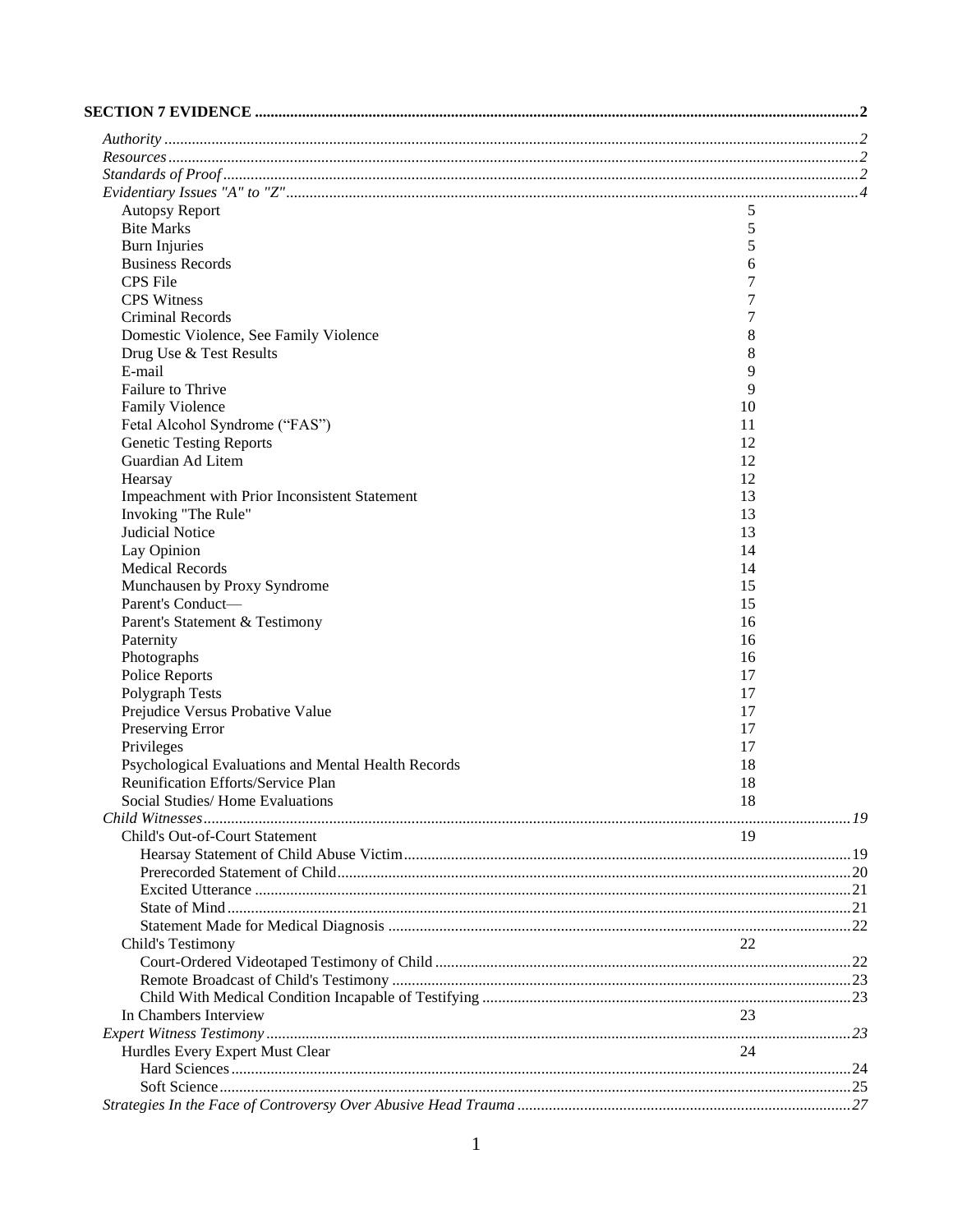# <span id="page-1-0"></span>**SECTION 7 EVIDENCE**

## January 2014

A carefully developed strategy for admission of evidence is essential at every phase of a child protection case. Whether the issue is family violence, drug use, physical abuse, malnutrition, neglectful supervision, sexual abuse, or some other conduct or condition, trial counsel must be prepared to lay the necessary foundation, cite relevant authority, and respond to objections. The following materials are designed to help attorneys anticipate and meet common evidentiary hurdles in child protection litigation.

## <span id="page-1-1"></span>**Authority**

Texas Family Code, Chapters 104, 160-162, 261-266. Texas Rules of Evidence

## <span id="page-1-2"></span>**Resources**

John E.B. Myers, Meyers On Evidence in Child, Domestic, and Elder Abuse Cases, (Aspen Publishers, 2005).

Forensic Assessment Center Network – A joint project of the Department of Family and Protective Services and the University of Texas Health Services Center, the FACN provides consultations for cases of suspected child abuse and neglect throughout Texas. Physicians are available 24 hours a day, 7 days a week for consultation on acute cases and during regular business hours for non-acute cases. Contact FACN at 1-888-TX4-FACN, FACN@uth.tmc.edu or **[www.facntx.org](http://www.facntx.org/)**.

The American Academy of Pediatrics- An authoritative source for policy statements on a wide spectrum of child abuse and neglect issues (See listing of policy statements below).

# <span id="page-1-3"></span>**Standards of Proof**

 $\overline{a}$ 

As the moving party, DFPS has the burden of proof at each phase of a child protection suit brought under Chapter 262 of the Texas Family Code. Unless the Indian Child Welfare Act applies, the standards of proof below apply. If an Indian child is involved, an order for foster care requires clear and convincing evidence, and termination of parental rights requires proof beyond a reasonable doubt.<sup>2</sup>

 $1$  TEX. FAM. CODE §104.001 ("Except as otherwise provided, the Texas Rules of Evidence apply as in other civil cases.").

<sup>&</sup>lt;sup>2</sup> 25 U.S.C. §1912(e), (f). See Practice Guide, SECTION 4, Indian Child Welfare Act; TEX. FAM. CODE §161.001.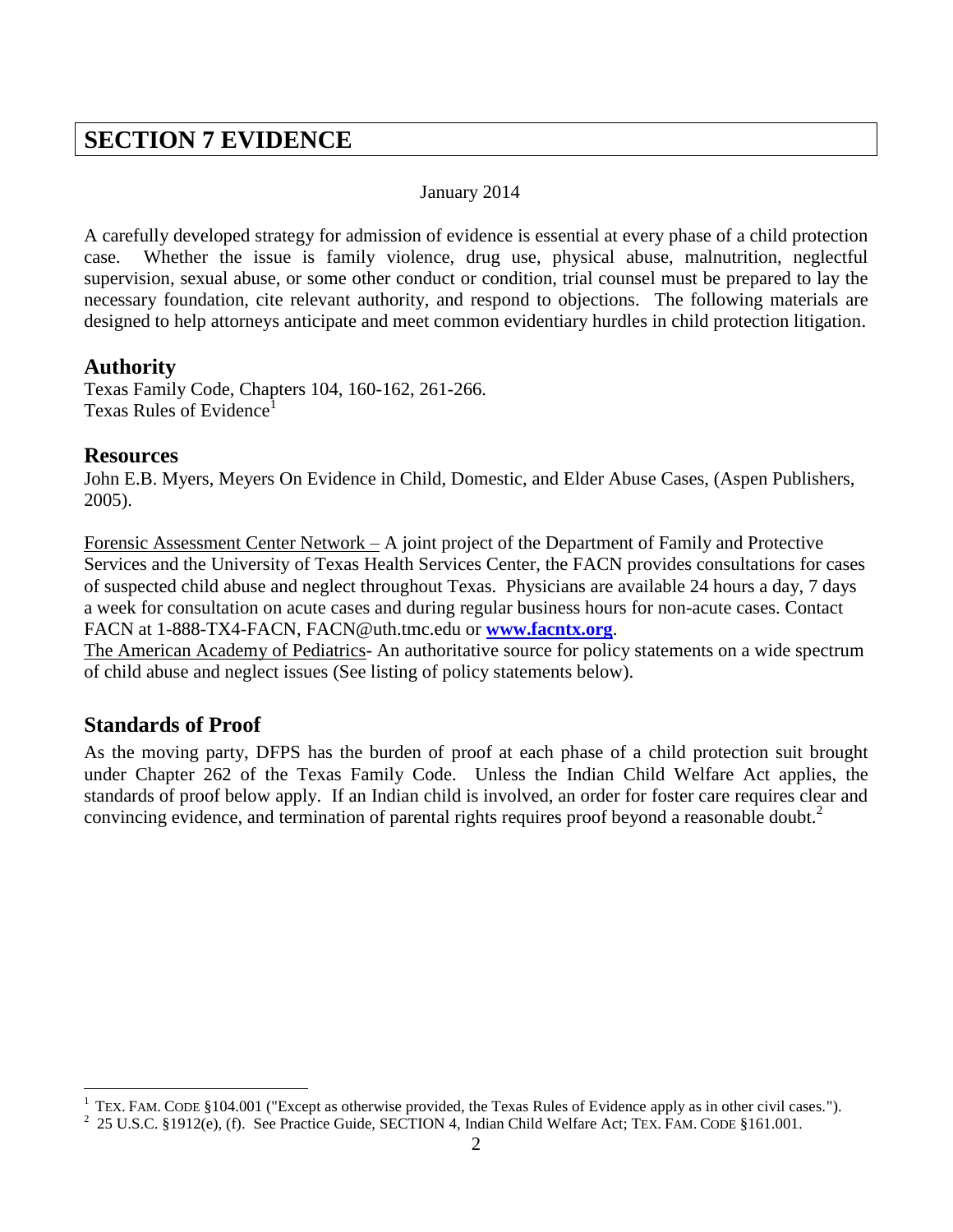## **Standards of Proof at Each Phase**

| Type of Proceeding                                                                           | With<br>Party<br><b>Burden</b> | <b>Standard of Proof</b>                                                                                      | Authority                               |
|----------------------------------------------------------------------------------------------|--------------------------------|---------------------------------------------------------------------------------------------------------------|-----------------------------------------|
| <b>Removal Hearing</b>                                                                       | <b>DFPS</b>                    | Evidence sufficient to<br>"satisfy a person<br>of <sub>l</sub><br><i>ordinary prudence</i><br>and<br>caution" | <b>TFC</b><br>$§$ § 262.101,<br>262.113 |
| 14 <sup>th</sup> -day Adversary<br>Hearing -<br><b>Temporary Managing</b><br>Conservatorship | <b>DFPS</b>                    | Evidence sufficient to<br>"satisfy a person<br>of<br>ordinary prudence<br>and<br>caution"                     | TFC § 262.201                           |
| 60-Day Status Review                                                                         | <b>DFPS</b>                    | Preponderance<br>of Evidence                                                                                  | TFC § 105.005                           |
| Initial<br>$180$ -Day<br>Permanency Hearing                                                  | <b>DFPS</b>                    | Preponderance<br>of Evidence                                                                                  | TFC § 105.005                           |
| <b>Subsequent Permanency</b><br>Hearing — Permanent<br>Managing<br>Conservatorship           | <b>DFPS</b>                    | Preponderance<br>of Evidence                                                                                  | TFC § 105.005                           |
| <b>Involuntary Termination</b>                                                               | <b>DFPS</b>                    | Convincing<br><b>Clear</b><br>and<br>Evidence                                                                 | TFC § 161.001                           |
| <b>Adoption Hearing</b>                                                                      | <b>DFPS</b>                    | Preponderance<br>of Evidence                                                                                  | TFC § 105.005                           |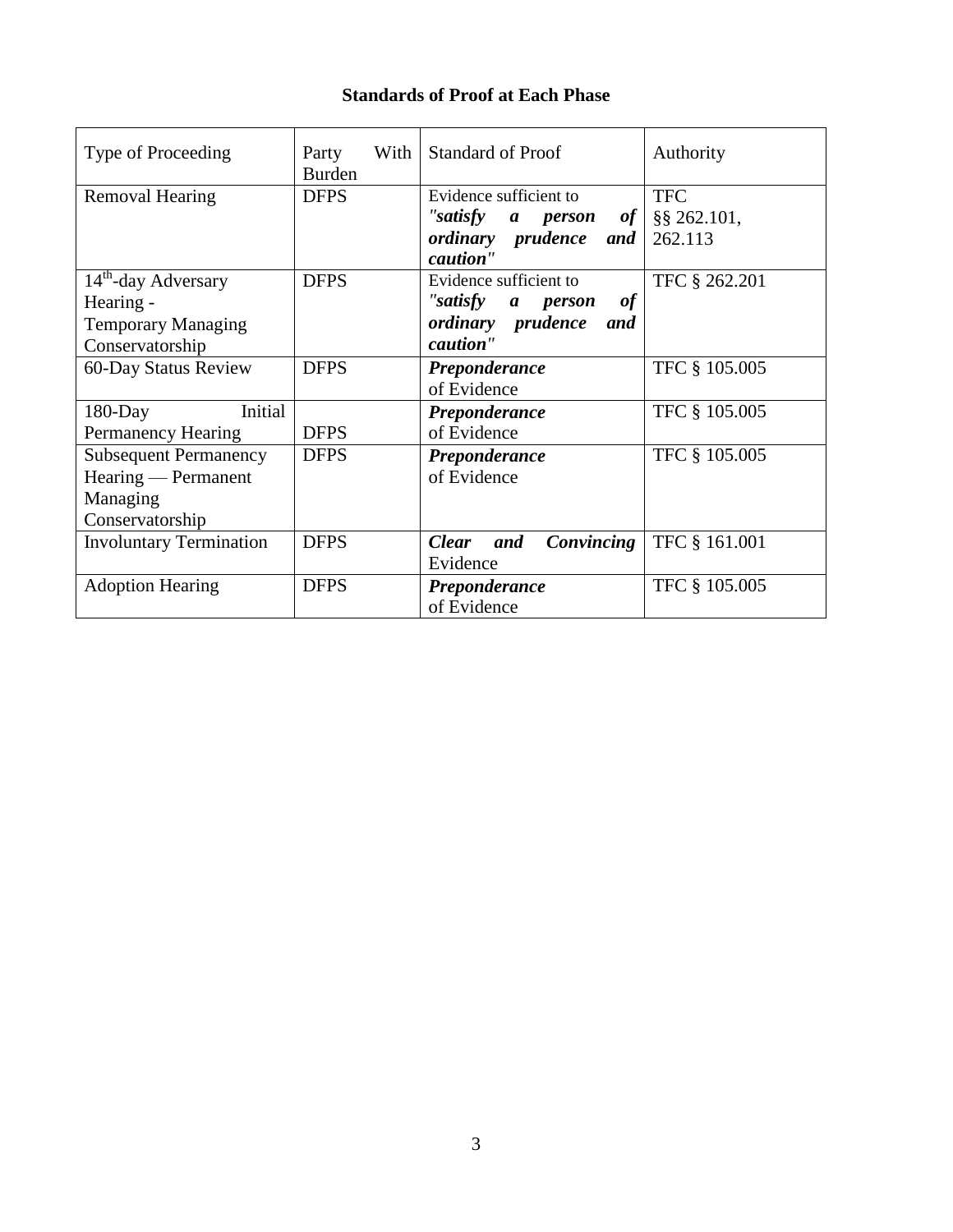| ❖ Scintilla of Evidence                           |
|---------------------------------------------------|
|                                                   |
| Satisfy a Person of Ordinary Prudence and Caution |
|                                                   |
| ❖ Preponderance of the Evidence                   |
|                                                   |
| ❖ Clear and Convincing Evidence                   |
|                                                   |
| ❖ Beyond a Reasonable Doubt                       |

Sufficient evidence to "satisfy a person of ordinary prudence and caution" is the same burden as the "probable cause" requirement for a search warrant and is not as stringent as preponderance.

"Preponderance of the evidence" means "more likely than not." Think of the scales of justice — if they tip ever so slightly in one direction, this standard has been met.

"Clear and convincing evidence" means the measure or degree of proof that will produce in the mind of the trier of fact a firm belief or conviction as to the truth of the allegations sought to be established.<sup>3</sup>

**NOTE:** Selective criminal law cases are cited for authority on issues more frequently litigated in the criminal law courts, such as evidence of a burn injury or sexual abuse. Given the higher burden of proof in a criminal prosecution, cases that support admission of evidence should be particularly persuasive in the context of child protection litigation.

# <span id="page-3-0"></span>**Evidentiary Issues "A" to "Z"**

## **Abusive Head Trauma ("AHT")**

Physical abuse commonly known as "Shaken Baby Syndrome" has been designated by medical professionals as Abusive Head Trauma, a term that more accurately reflects the full range of conduct that causes injuries. Although the scientific basis for this diagnosis is well documented, the diagnosis of AHT remains the subject of controversy. See Strategies in the Face of Controversy Over Abusive Head Trauma Cases, this Section.

## **American Academy of Pediatrics Policy**

To review most current information on the AAP policies on child abuse and neglect listed below, see [https://www2.aap.org/sections/childabuseneglect/policies.cfm.](https://www2.aap.org/sections/childabuseneglect/policies.cfm) [Abusive Head Trauma in Infants and Children](http://pediatrics.aappublications.org/content/123/5/1409.full) (5/09, reaffirmed 3/13) [Caregiver Fabricated Illness in a Child: A Manifestation of Child Maltreatment](http://pediatrics.aappublications.org/content/132/3/590.full) (9/13) [Child Abuse, Confidentiality, and the Health Insurance Portability and Accountability Act](http://pediatrics.aappublications.org/content/125/1/197.full) (1/10, reaffirmed 1/14) [Child Fatality Review](http://pediatrics.aappublications.org/content/126/3/592.full) (9/10, reaffirmed 5/14) [Child Sex Trafficking and Commercial Sexual Exploitation: Health Care Needs of Victims](http://pediatrics.aappublications.org/content/135/3/566) (3/15) [Distinguishing Sudden Infant Death Syndrome from Child Abuse Fatalities](http://pediatrics.aappublications.org/content/118/1/421.full?sid=ea4f2d55-7213-4e80-bc1f-6ffa3beca874) (7/06, reaffirmed 1/10, 3/13)

 $\overline{a}$ <sup>3</sup> TEX. FAM. CODE §101.007.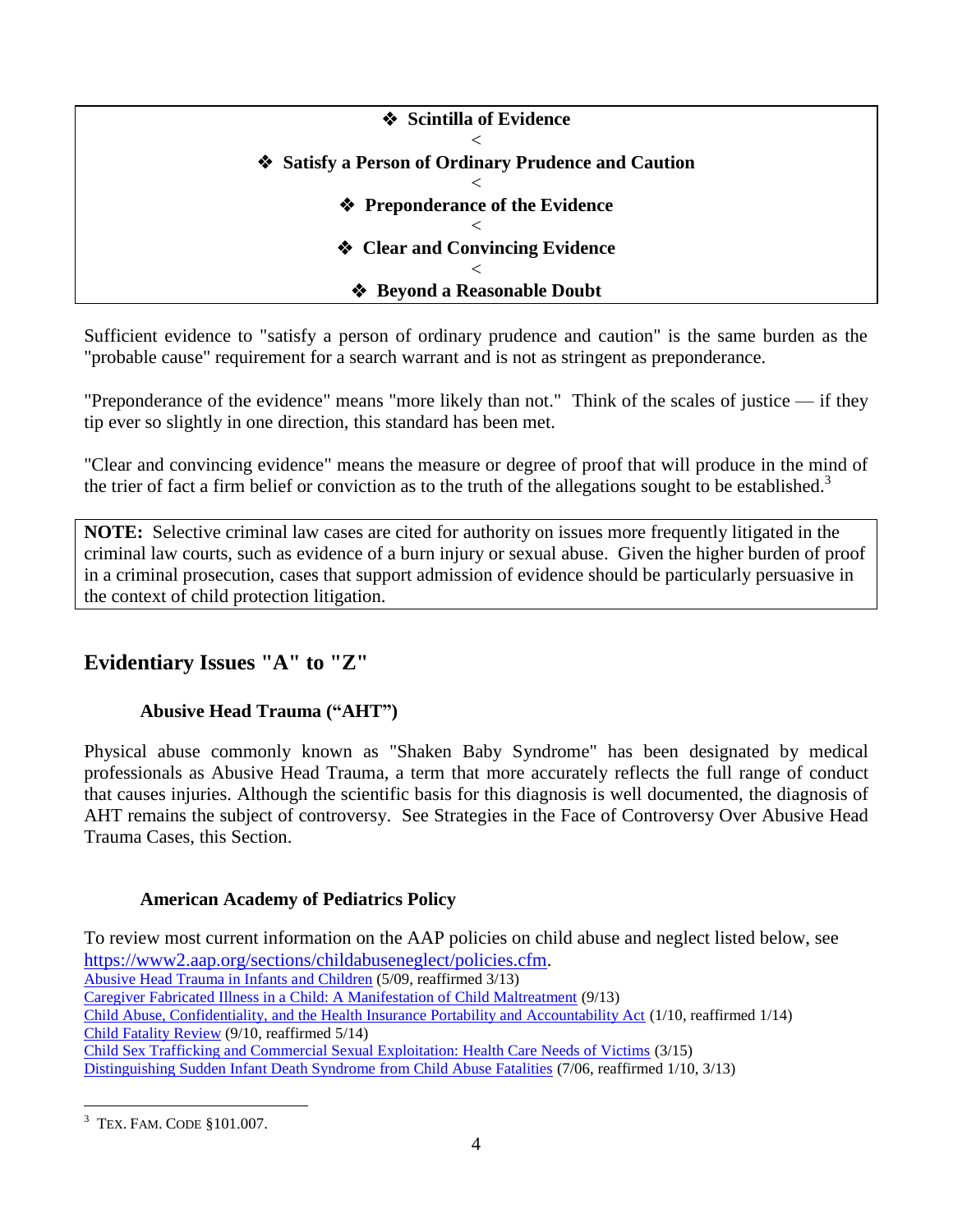[Evaluating Children with Fractures for Child Physical Abuse](http://pediatrics.aappublications.org/content/133/2/e477.full) (1/14) [Evaluation for Bleeding Disorders in Suspected Child Abuse](http://pediatrics.aappublications.org/content/131/4/e1314.abstract?rss=1) (4/13) [Evaluating for Suspected Child Abuse: Conditions that Predispose to Bleeding](http://pediatrics.aappublications.org/content/131/4/e1357.abstract) Technical Report (4/13) [Evaluation of Children in the Primary Care Setting When Sexual Abuse Is Suspected](http://pediatrics.aappublications.org/content/132/2/e558.full) (8/13) [Evaluation of Sexual Behaviors of Children](http://pediatrics.aappublications.org/content/124/3/992.full) (9/09, reaffirmed 3/13) [Evaluation of Suspected Child Physical Abuse](http://pediatrics.aappublications.org/content/135/5/e1337.full) Clinical Report (5/15) [Eye Examination in the Evaluation of Child Abuse](http://pediatrics.aappublications.org/content/126/2/376.full?sid=ce0157aa-ca60-428d-87c3-39546c6b61eb.) (7/10) [Failure to Thrive as a Manifestation of Child Neglect \(](http://pediatrics.aappublications.org/content/116/5/1234.full?sid=fb77eeb3-60f8-4cfd-93ad-3321df7f540e)11/05, reaffirmed 5/09) [Forgoing Life-Sustaining Medical Treatment in Abused Children](http://pediatrics.aappublications.org/content/106/5/1151.full?sid=38812997-1806-45ef-bf92-9f5f876a6a93) (11/00, reaffirmed 6/03, 2/07, 2/10) [Intimate Partner](http://pediatrics.aappublications.org/content/early/2010/04/26/peds.2010-0451.abstract) Violence (5/10, reaffirmed 5/14) [Maltreatment of Children with Disabilities](http://pediatrics.aappublications.org/content/119/5/1018.full?sid=9f6f3804-5c38-40ef-acbc-89ecaa9050e2) (5/07, reaffirmed 1/11) [Oral and Dental Aspects of Child Abuse and Neglect](http://pediatrics.aappublications.org/content/116/6/1565.full?sid=3d2c00c2-c6be-4969-b636-e243da12ee40) (12/05, reaffirmed 5/09, 1/14) [Pediatrician's Role in the Prevention of Child Maltreatment](http://pediatrics.aappublications.org/content/126/4/833.full) (9/10) [Protecting Children From Sexual Abuse by Health Care Providers](http://pediatrics.aappublications.org/content/128/2/407.full?sid=02aa47ba-d6de-4ee8-ab99-3b6adaa47475) (8/11, reaffirmed 10/14) [Psychological Maltreatment](http://pediatrics.aappublications.org/content/130/2/372.full) Clinical Report (7/12) [Recognizing and Responding to Medical Neglect \(](http://pediatrics.aappublications.org/content/120/6/1385.full)12/07, reaffirmed 1/11) [Understanding the Behavioral and Emotional Consequences of Child Abuse](http://pediatrics.aappublications.org/content/122/3/667.full?sid=926eaba7-117a-42d2-b94a-573b09f4846f) (9/08, under revision)

#### **Autopsy Report**

<span id="page-4-0"></span>If there is evidence that a child death was due to non-accidental causes, the autopsy report may contain key information. With proper authentication, an autopsy report may be admitted as a business record.**<sup>4</sup>** See Business Records.

#### **Bite Marks**

<span id="page-4-1"></span>"Bite marks should be suspected when ecchymoses, abrasions, or lacerations are found in an elliptical or ovoid pattern." 5

If a child abuse investigation reveals evidence of possible human bite marks related to physical or sexual abuse, a forensic odontologist should be consulted.<sup>6</sup> An expert's ability to identify a bite mark as that of an adult human or to link bites on a child to a specific perpetrator can be extremely important to prove abuse and risk of future harm.<sup>7</sup>

## **Burn Injuries**

 $\overline{a}$ 

<span id="page-4-2"></span>What are signs that make a burn injury suspicious for abuse?

- Discrepant, vague, or changing history;
- Burn incompatible with developmental age of child;

<sup>4</sup>  *Hernandez v. State*, 118 S.W.3d 469 (Tex. App.—Eastland 2003, pet. ref'd**) (**medical examiner authenticated 14-page autopsy report).

<sup>5</sup> *Oral and Dental Aspects of Child Abuse and Neglect,* American Academy of Pediatric Dentistry, Clinical Report, Nancy Kellogg, M.D. (Pediatrics, Vol. 116, No. 6, December 2005, reaffirmed May 2009).

<sup>&</sup>lt;sup>6</sup> To locate a forensic odontologist, contact the American Board of Forensic Odontology (ABFO) at [http:abfo.org](http://www.abfo.org/) or the Forensic Assessment Center Network (FACN), a joint project of the Department of Family and Protective Services and the University of Texas System for child abuse medical consultations. Contact FACN at 1-888-TX4-FACN, FACN@uth.tmc.edu or https://facntx.org.

*<sup>7</sup> Hernandez v. State*, 118 S.W.3d 469 (Tex. App. —Eastland 2003, pet. ref'd) (forensic dentist testified that impressions from mother's mouth matched bite marks found on son's body).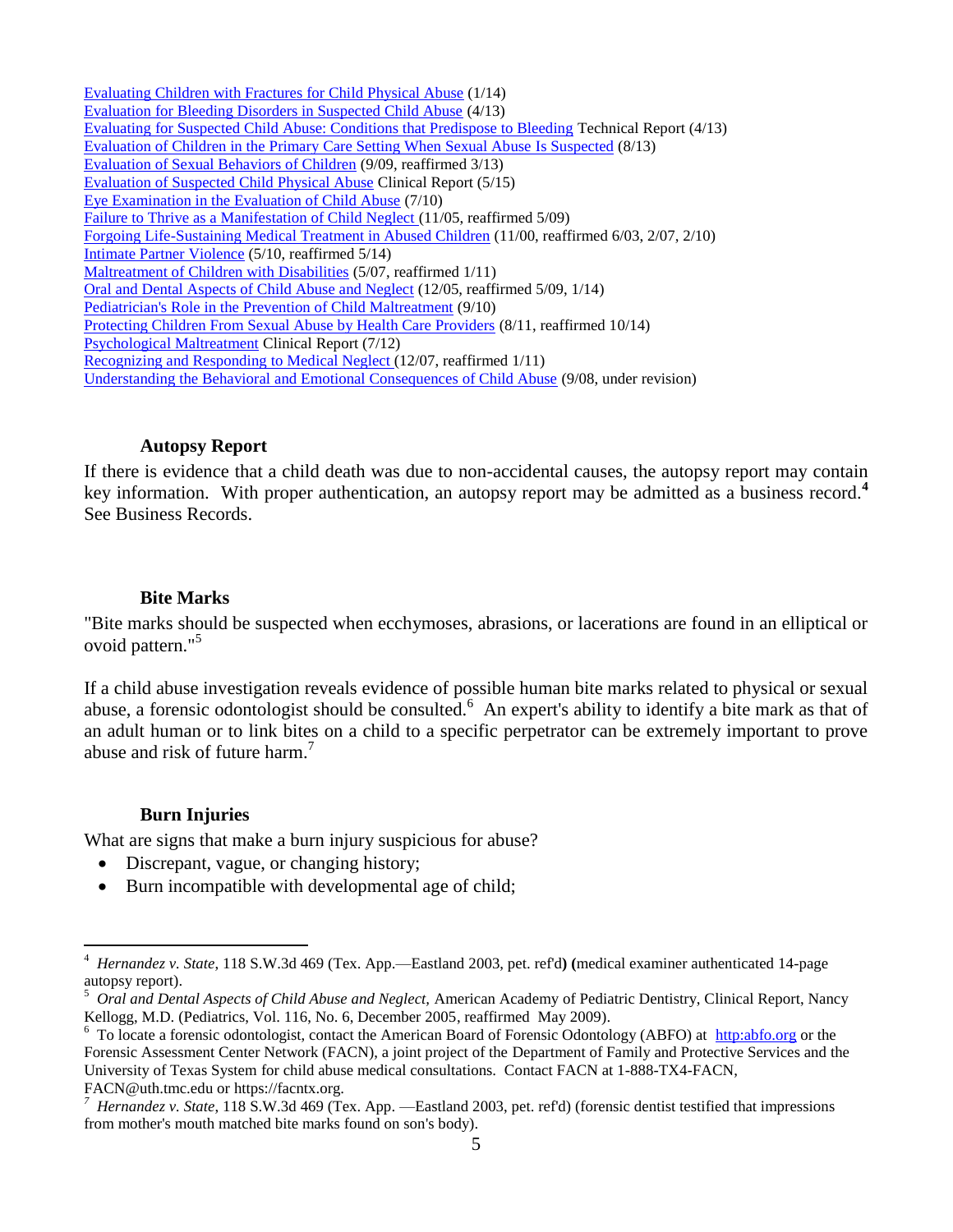- Burn attributed to sibling or third person (e.g., babysitter) not present at the time of presentation for medical care;
- Delay in seeking medical care;
- Associated injuries;
- Previous burns or other serious injuries;
- Child is underweight, unkempt, or shows other evidence of abuse or neglect;
- Lack of splash marks;
- Sharp line of demarcation between burned and unburned areas;
- Severe burns to lower half of body, particularly in ordinarily clothed areas; or
- Scald burn that occurred anywhere other than in a kitchen.<sup>8</sup>

Useful measurements in scald burn cases include:

- Maximum temperature of hot water as it emerges from the tub or sink faucet (measured at various times over several minutes);
- Time required to fill the tub or sink to the level indicated by the burn findings; and
- Distance from the hot water heater to the faucet.  $9$

Even if the admitting physician in the emergency room is not a burn specialist, by reviewing the report or statements of the admitting physician, as well as photos and diagrams of the initial injuries, a burn specialist can usually give an opinion regarding the cause of injury.<sup>10</sup>

## **Business Records**

 $\overline{a}$ 

<span id="page-5-0"></span>A business record is admissible if the proponent can show that the record in question:

- Was made at or near time of events recorded;
- Was made by person with knowledge of events;
- Was kept in the regular course of business; and
- Nothing about the circumstances or source suggests a lack of trustworthiness.<sup>11</sup>

An affidavit prepared by a person with knowledge of the manner in which a business record is prepared is sufficient to establish the predicate for admission of records.<sup>12</sup> The proponent of a business record should file notice at least 14 days before trial. Failure to do so is not a bar to admission, but requires that the basis for admission of the records be proven at the time of trial. The witness does not have to be the record's creator or have personal knowledge of the contents of the record, but is required to have personal knowledge of the manner in which the records were prepared.<sup>13</sup>

<sup>12</sup> TEX. R. EVID. 902 (10)(b) (sample format for business affidavit).

<sup>&</sup>lt;sup>8</sup> James L. Lukefahr, M.D., Christus Santa Rosa Children's Hospital Center for Miracles, San Antonio, TX; See also "*Medical Evaluation of Burn Injuries*," National District Attorneys Association, American Prosecutors Research Institute, Center for Prosecution of Child Abuse, Update, Vol. 22, No. 2 & 3, 2009, available online at www.ndaa.org. 9 *Id.*

<sup>&</sup>lt;sup>10</sup> In re K.H., No. 12-05-00077-CV, 2006 WL 3211299 (Tex. App.—Tyler Nov. 8, 2006, no pet.) (mem. op) (where emergency room physician estimated burns were one to two weeks old and seemed to result from a cigarette in direct contact for more than a moment and mother gave at least four inconsistent stories as to how child was burned, jury could have determined that mother's account was not believable).

<sup>&</sup>lt;sup>11</sup> TEX. R. EVID. 803(6); *In re E.A.K.*, 192 S.W.3d 133 (Tex. App.— Houston [14th Dist.] 2006, pet. denied) (child abuse protocol prepared by a physician assistant regarding interview and examination of child not admissible as a DFPS business record where no agency employee had personal knowledge of the events described).

<sup>13</sup> *In re S.R.,* No. 10-10-00063-CV, 2010 WL 4983484 (Tex. App.—Waco Dec. 8, 2010, pet. denied) (mem.op.)(testimony of pharmacist regarding prescription drug history admissible, even though record partially written by physician and partially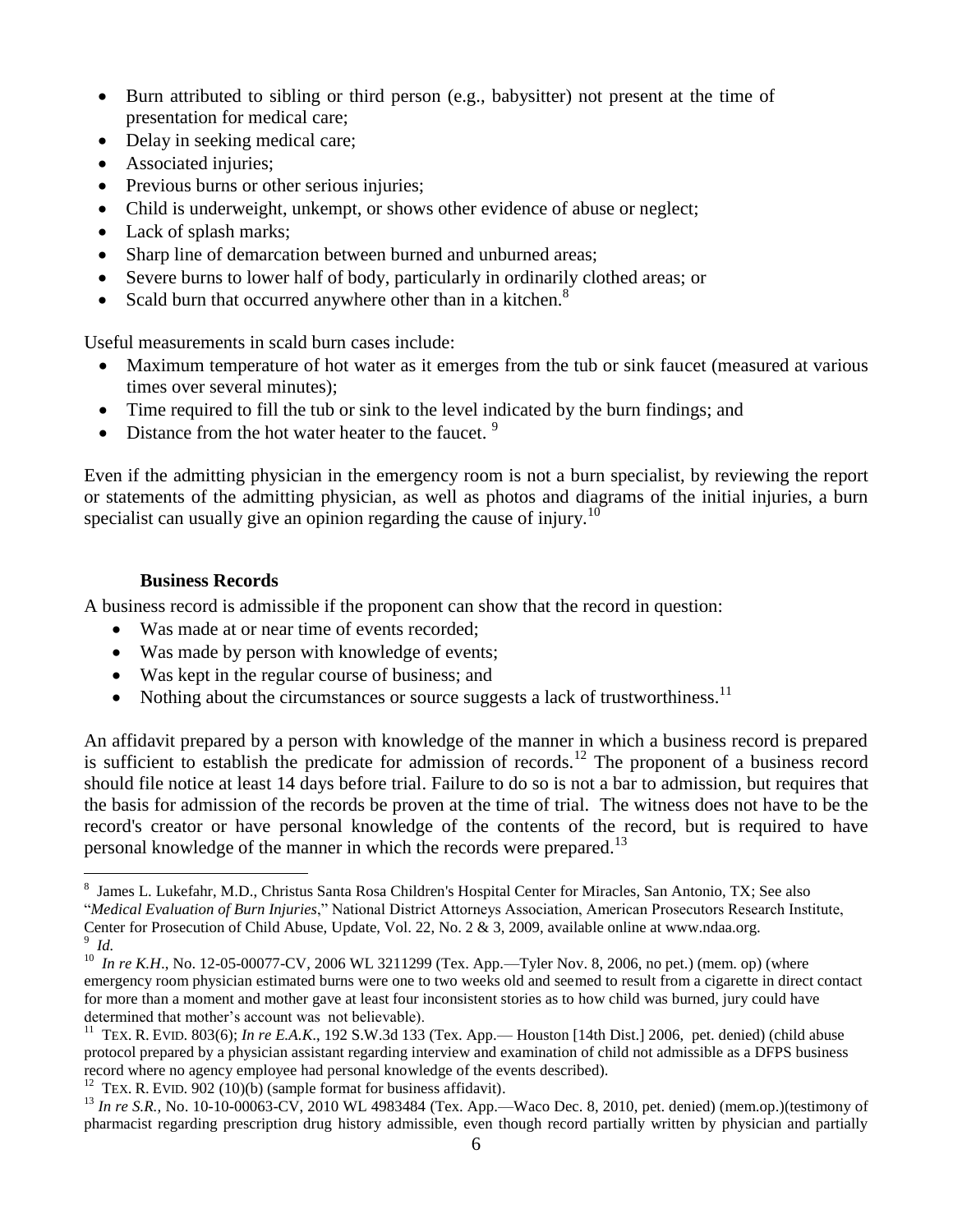#### **CPS File**

<span id="page-6-0"></span>The CPS file often contains critical evidence of abuse or neglect, reunification efforts and failures, a child's condition and needs, and other issues. Admissibility of a CPS file depends on the nature of the specific documents contained in the file, which may include:

- Caseworker's notes and reports; $14$
- Reports from medical and mental health providers;
- Investigative information, photographs, and recordings; and
- Home studies.

If a party seeks to object to admission of the CPS file, the burden is on that party to go through the record and identify any specific documents that are objectionable. See Judicial Notice, below.

#### **CPS Witness**

<span id="page-6-1"></span>Before putting a CPS witness on the stand, find out the person's title, experience with the agency and in prior relevant positions (number of investigations performed, for example), education, special training completed, as well as any licenses, credentials or certifications. All of this information can be used to bolster a witness's credibility and in some instances, may serve to establish the witness as an expert in his or her field.

#### **Criminal Records**

<span id="page-6-2"></span>A parent or caretaker's record of arrests or convictions can be relevant to removal, termination of parental rights or placement. Admissibility generally depends upon the nexus between the specific information and the issues before the court.<sup>15</sup> A certified copy of an individual's criminal conviction is admissible as a public record.<sup>16</sup> Alternatively, a "pen packet" with a certified affidavit prepared by the Texas Department of Criminal Justice-Institutional Division, is a self-authenticating document. Establishing that the pen packet concerns the parent or other person before the court can be done in one of several ways:

 If there is a photograph attached to the packet, the photograph (along with the name, date of birth and other identifying information) can be used to establish the identity of the perpetrator of the offenses;

called in and documented by pharmacist); *Brooks v. State*, 901 S.W.2d 742 (Tex. App.—Fort Worth 1995, no pet.) (county jail medical records admitted as business records).<br> $^{14}$  *In me EA K* 102 S W 2d 122 (Tex. App. How

*In re E.A.K.*, 192 S.W.3d 133 (Tex. App.—Houston [14th Dist.] 2006, pet. denied) (arrest warrant containing three levels of hearsay not admissible as a business record merely because it is in DFPS file, but home study prepared by a contract worker under the supervision of a DFPS employee admissible as a business record).

<sup>&</sup>lt;sup>15</sup> In re E.N.C., 384 S.W.3d 796 (Tex. 2012) (without evidence regarding nature of offense involving a minor, which father testified involved an underage girlfriend, no risk to his children shown); In *re C.A.B.,* 289 S.W.3d 874 (Tex. App. —Houston [14<sup>th</sup> Dist.] no pet.) (theft offense, prior convictions and positive drug test show voluntary, deliberate, conscious course of conduct that endangered child); *In re J.W.,* 113 S.W.3d 605 (Tex. App. — Dallas 2003, pet. denied) (arrests for injury to other children relevant to the relationship between the parents and the subject children and best interests; "probative value of [arrests and pending prosecutions] was not substantially outweighed by danger of unfair prejudice."); *Tex. Dep't of Human Servs. v. Boyd*, 727 S.W. 2d 531 (Tex. 1987) (while incarceration standing alone will not prove endangerment, it is a factor for consideration on the issue of endangerment).

<sup>&</sup>lt;sup>16</sup> TEX. R. EVID. 803 (22).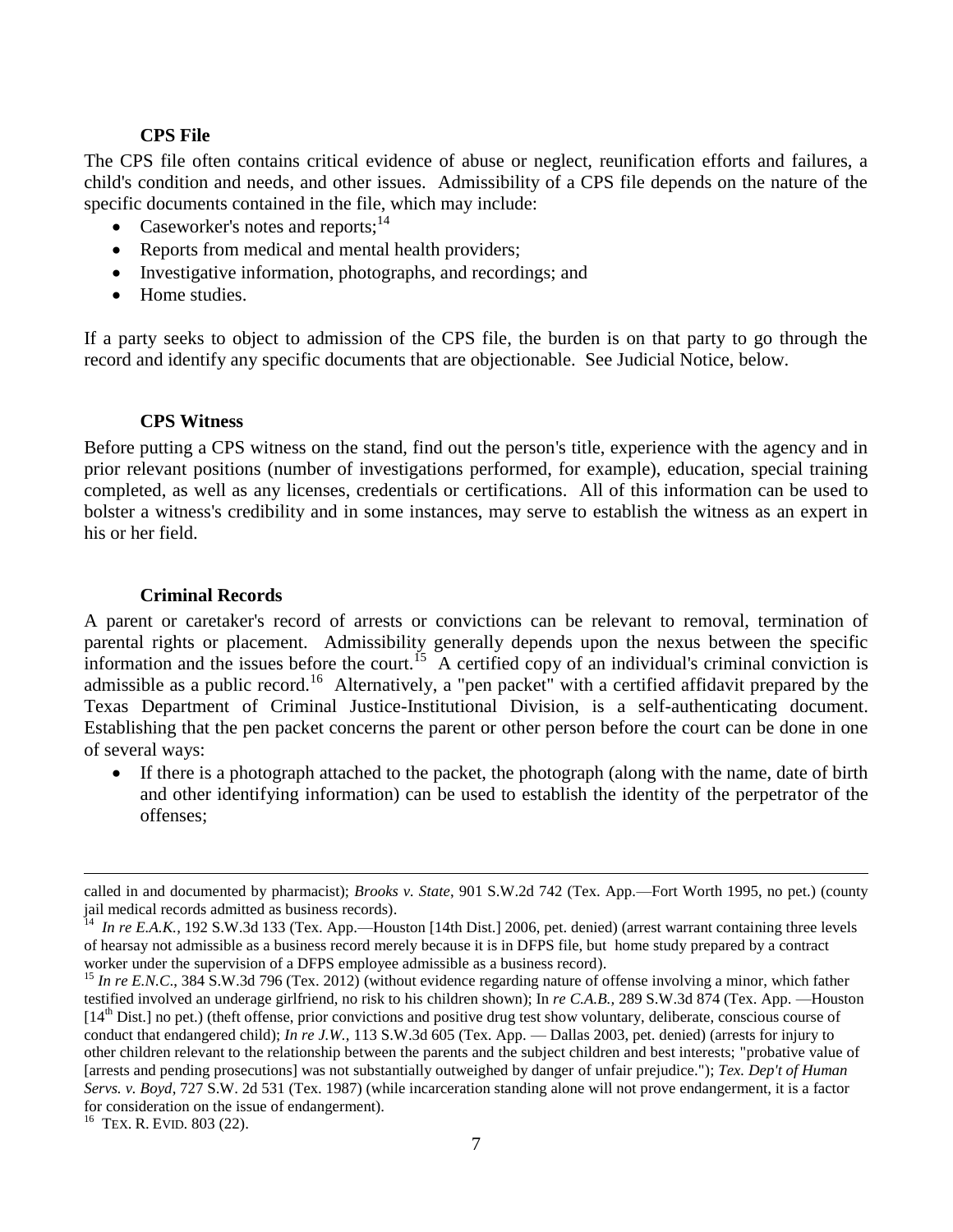- If a photograph is not available or is not of sufficient quality, check the notes on the fingerprint card for identifying features such as tattoos and scars that may aid in the identification process; or
- In the absence of a photograph, it may be necessary to fingerprint the person in court and have an expert compare the fingerprints, unless the person will admit to the criminal offenses in the packet, or you can establish the identity of the person with a witness from the District Attorney's office, Probation Department, or Parole Office.

## <span id="page-7-0"></span>**Domestic Violence,** See **Family Violence**

## **Drug Use & Test Results**

<span id="page-7-1"></span>There are many different ways to prove that substance abuse is an unresolved problem that adversely impacts an individual's ability to parent and jeopardizes child safety. Evidence that a parent used drug in the presence of his or her child is relevant, but is not necessary if there is sufficient circumstantial evidence to connect a parent's substance abuse with harm to a child.<sup>17</sup>

Drug test results (or proof of missed tests) can be used to show continued drug use.<sup>18</sup> Admissibility will depend on the purpose for which the drug testing evidence is offered, whether to impeach a witness, to prove continuing drug use as a basis for termination of parental rights or to show failure to comply with the service plan.

A few useful strategies for using evidence related to drug testing include:

- If a parent fails to appear for scheduled testing, a court can infer that the missed tests would have been positive;<sup>19</sup>
- A drug test may be offered not for the truth of the matter asserted, but to show the state of mind of one or more parties;  $2^{20}$
- If a parent confronted with a positive drug test admits to drug use, offer the statement as a declaration against interest or to impeach a parent who testifies differently at time of trial;<sup>21</sup>
- If an affidavit of the custodian of records sets forth sufficient facts to allow the fact finder to assess the trustworthiness of a report, the results of a drug test may be admissible as a business record: $^{22}$

 $\overline{a}$ <sup>17</sup> In re D.J.W., 394 S.W.3d 210 (Tex. App. —Houston [1<sup>st</sup> Dist.] 2012, pet. den.) (mother's lack of awareness of serious physical abuse inflicted prior to infant's death, coupled with her admission of drug use before and after birth of her children and refusal to give urine sample for drug testing, supports finding that mother's drug use affected her ability to parent, despite the lack of direct evidence of impairment from drug use or of frequency of drug use); *In re S.N.*, 272 S.W.3d 45 (Tex. App. —Waco 2008, no pet.)(despite lack of evidence that mother used controlled substance in child's presence, evidence of continuing drug and alcohol abuse supports a finding that she poses a present and future risk of physical or emotional danger to the child).

<sup>&</sup>lt;sup>18</sup> *In re R.E.T.R.*, No. 14-13-00640-C.V., 2013 WL 6506689, Dec. 10, 2013, no pet. h.) (despite parent's denial of drug use, trier of fact can find endangerment from positive drug test).

<sup>&</sup>lt;sup>19</sup> *In re W.E.C.*, [110 S.W.3d 231, 239 \(Tex.App.](http://www.westlaw.com/Link/Document/FullText?findType=Y&serNum=2003399326&pubNum=4644&originationContext=document&vr=3.0&rs=cblt1.0&transitionType=DocumentItem&contextData=(sc.Keycite)#co_pp_sp_4644_239) —Fort Worth 2003, no pet.) A factfinder may reasonably infer from a parent's repeated failure to attend scheduled drug screenings that the parent was avoiding testing because the parent was using drugs.

 $^{20}$  *In re C.R.*, 263 S.W. 3d 368 (Tex. App. —Dallas 2008, no pet.) (in light of other evidence of drug use, drug tests admitted to show state of mind cumulative, even if court considered results for truth of matter asserted).

<sup>21</sup> *In re K.R.G.,* No. 02-12-00384-CV, 2013 WL 3179498 (Tex. App —Fort Worth Mar. 21, 2013, pet. den.)(evidence of drug test results cumulative in light of parent's admission of drug use or positive test result).

 $^{22}$  *In re A.T.*, No. 2-04-355-CV, 2006 WL 563565(Tex. App.—Fort Worth, Mar. 9, 2006, pet. denied) (hospital records which show doctor ordered urine test, time of sample collection and recording of testing admissible as business record; in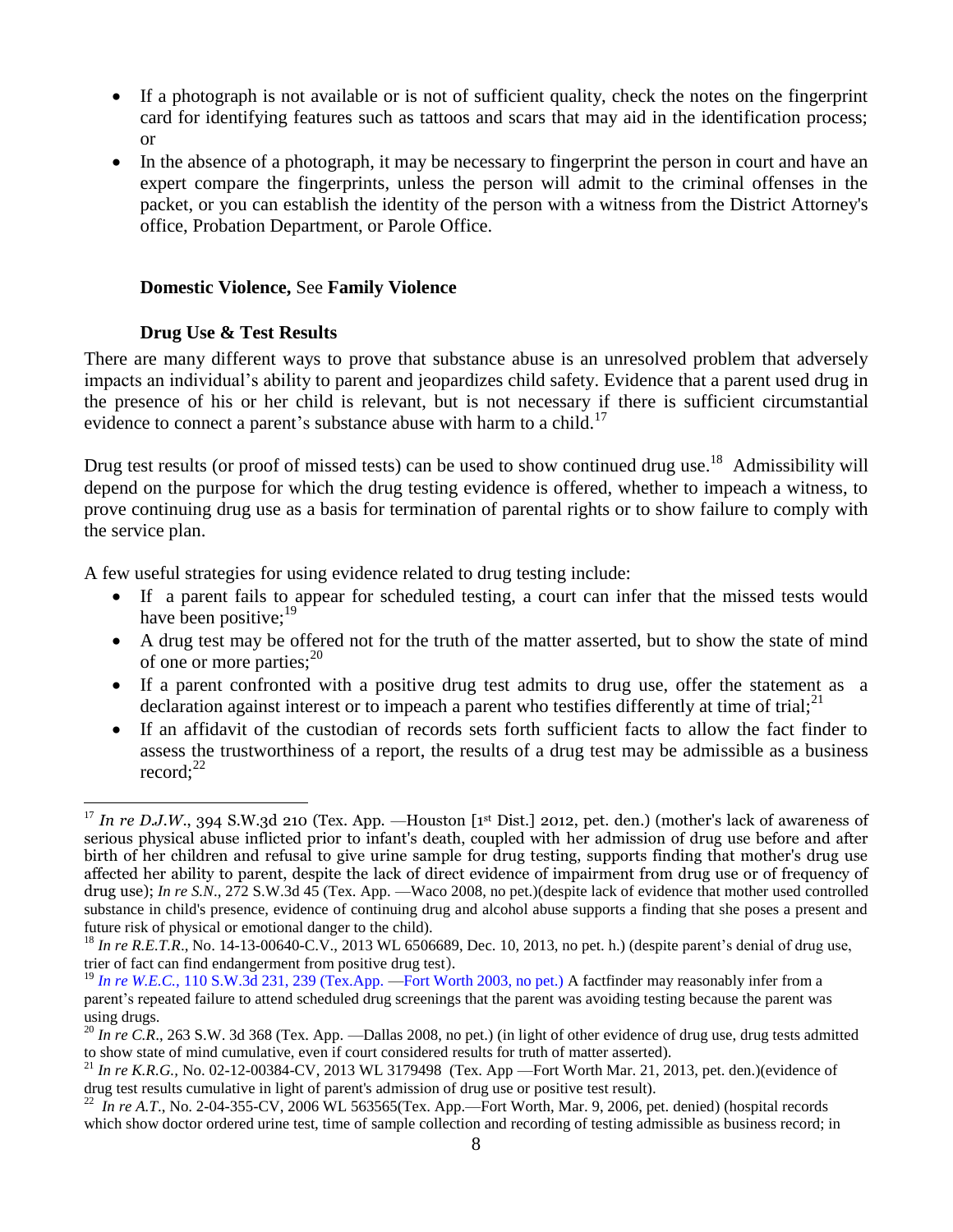- Consider asking the court to take judicial notice of a record of a facility's testing protocol, from the facility's website or other source, to establish the reliability and validity of test results;<sup>23</sup>
	- Request to take a telephonic deposition of a testing facility's lab director to establish the qualifications of the lab personnel, the type of equipment used and the testing protocol

## **E-mail**

<span id="page-8-0"></span>The distinctive characteristics of an e-mail (contents, substance or appearance) together with other circumstances that show the source of the message can be used for authentication. 24

## **Failure to Thrive**

<span id="page-8-1"></span>When neglect involves serious food deprivation, a child's resulting failure to grow and develop normally may be diagnosed by a physician as failure to thrive.

"Failure to thrive (FTT) in infants and children results from inadequate nutrition to maintain physical growth and development. An infant or child becoming malnourished as the result of parental or caregiver neglect creates concern about child maltreatment. In its extreme form, FTT secondary to neglect may be fatal."<sup>25</sup>

Although malnutrition can be caused by disease or medical abnormalities, child neglect is also a common cause.

Two of the most common physical signs of malnutrition are kwashiorkor and marasmus.

Kwashiorkor is characterized by:

- Abdominal distension (stomach protruding);
- Very prominent ribcage;
- Enlarged liver;
- Impaired physical or cognitive development;
- Muscles and bones appear wasted; and
- Nails fissured or ridged.

Marasmus is characterized by:

- Decreased subcutaneous tissue- thin arms and legs;
- No fat under skin;

 $\overline{a}$ 

- Thin paper skin hanging in folds;
- Hair loss or thin, spare and dry hair;

23 *Hernandez v. State*, 116 S.W.3d 26 (Tex. Crim. App. —2003) ("[i]t is only at the dawn of judicial consideration of a particular type of forensic scientific evidence that trial courts must conduct full-blown "gatekeeping" hearings," thereafter, "courts may take judicial notice of the scientific validity (or invalidity) of that scientific theory based upon the process, materials, and evidence produced in those prior hearings.").

<sup>24</sup> Sennett *v. State*, 406 S.W. 3d 661 (Tex. App.—Eastland 2013, no pet.)(e-mail may be authenticated based on appearance, contents, substance, or other distinctive characteristics, together with circumstances).

25  *Failure to Thrive as a Manifestation of Child Neglect*, American Academy of Pediatrics, Clinical Report, Robert W. Block, M.D., Nancy F. Krebs, M.D., and Committee on Child Abuse and Neglect and the Committee on Nutrition (Pediatrics, Vol. 116, No. 5, November 2005, reaffirmed May 2009).

contrast, hospital records from outside laboratory without lab sheets indicating the exact amount of the substances not admissible).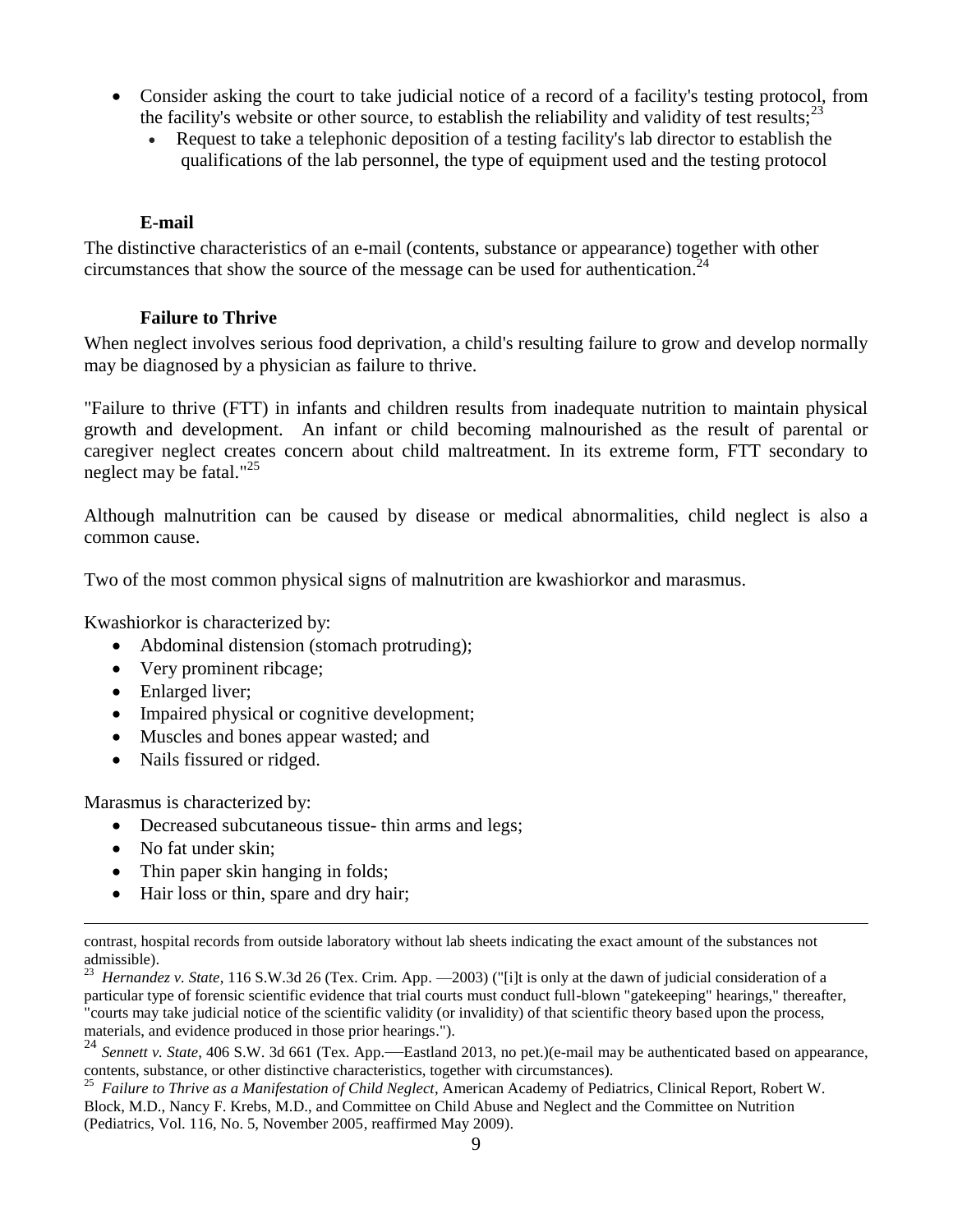- Infants appear listless; and
- Stomatitis- cracking of the lips and corners of the mouth.

Photographs, medical records, and expert testimony are all critical to establish the existence of FTT and to rule out other possible medical causes for the child's condition.<sup>26</sup>

#### **Family Violence**

 $\overline{a}$ 

<span id="page-9-0"></span>The research is unequivocal that family or domestic violence can be a significant factor that contributes to an unsafe home environment for a child. "The evidence is overwhelming that children who are exposed to intimate partner violence are at risk of child maltreatment and both short-term and long-term medical, behavioral, and mental health problems. $^{27}$  While child protection advocates and family violence advocates have traditionally differed in approach to cases involving the intersection of child abuse and family violence, there has been increasing recognition that collaboration between these entities yields the best results. There is also increasing recognition that family violence encompasses a wide spectrum of conduct that requires more than a "one size fits all" response.<sup>28</sup>

In response to state legislation reflecting this trend, CPS has endorsed a new set of guiding principles produced in collaboration with domestic violence providers in Texas. The focus of these guidelines is on recognizing the connection between safety of a parent/victim and the child's safety, enhancing the safety and protective capacity of an adult victim of family violence and holding perpetrators accountable. This does not mean an adult victim cannot be held accountable for failure to remove a child from a violent environment but does require a more nuanced approach that reflects the complexities and dangers that adult victims face.

The way that an adult perpetrator responds to intervention and services offered to address family violence is significant. If an adult victim of domestic violence takes appropriate protective measures or a perpetrator is no longer in the household, a parent's history of domestic violence may not be relevant to child safety.<sup>29</sup> Unless there is evidence of changed circumstances, a pattern of abuse often warrants an inference that violence will continue. <sup>30</sup> A perpetrator's denial of violence in the face of his victim's

<sup>26</sup> *In re T.T.F,* 331 S.W. 3d 461 (Tex. App.—Fort Worth, 2010, no pet.) (board certified treating pediatrician diagnosed failure to thrive and explained the danger of inadequate calories for muscle, bone, and brain growth during the first year when the majority of brain growth occurs); *Contreras v. State*, 54 S.W. 3d 898 (Tex. App.—Corpus Christi 2001, no pet.) (doctor's testimony that three year old weighed nineteen pounds at time of hospital admission, was extremely thin, with visible ribs and bone structure and was in "immediate danger of death, or bodily injury, or mental or physical impairment as a result of chronic malnourishment" supports conviction for child endangerment).

<sup>27</sup> "*Intimate Partner Violence: The Role of the Pediatrician*," Jonathan D. Thackeray, MD, Roberta Hibbard, MD, M. Denise Dowd, M.D., MPH, The Committee on Child Abuse and Neglect, and the Committee on Injury, Violence, and Poison Prevention (Pediatrics Vol. 125, No. 5, May 1, 2010).

<sup>28</sup> "*Domestic Violence and the Child Welfare System*," October 2009, Child Welfare Information Gateway, U.S. Dept. of Health and Human Services, Children's Bureau, [www.childwelfare.gov.](http://www.childwelfare.gov/)

<sup>&</sup>lt;sup>29</sup>*In re M.G.P.*, No. 02-11-00038-CV, 2011 WL 6415168 (Tex. App.—Fort Worth Dec. 22, 2011, pet.den.) (mem.op.) (where mother did not instigate domestic violence, took steps to protect herself and there was no evidence of violence with current boyfriend of fourteen months, court rejects argument that mother exhibits pattern of exposing her children to domestic violence); *In re A.S.*, 261 S.W.3d 76 (Tex. App.—Houston [14<sup>th</sup> Dist.] 2008, pet. denied) (evidence of domestic violence by former husband not relevant in termination concerning later born children never exposed to living environment in question).

<sup>30</sup> *In re Epperson*, 213 S.W.3d 541 (Tex. App.—Texarkana 2007, no pet.) (evidence that boyfriend physically assaulted his girlfriend twice and left her threatening notes and victim's testimony that boyfriend was "controlling and threatening" over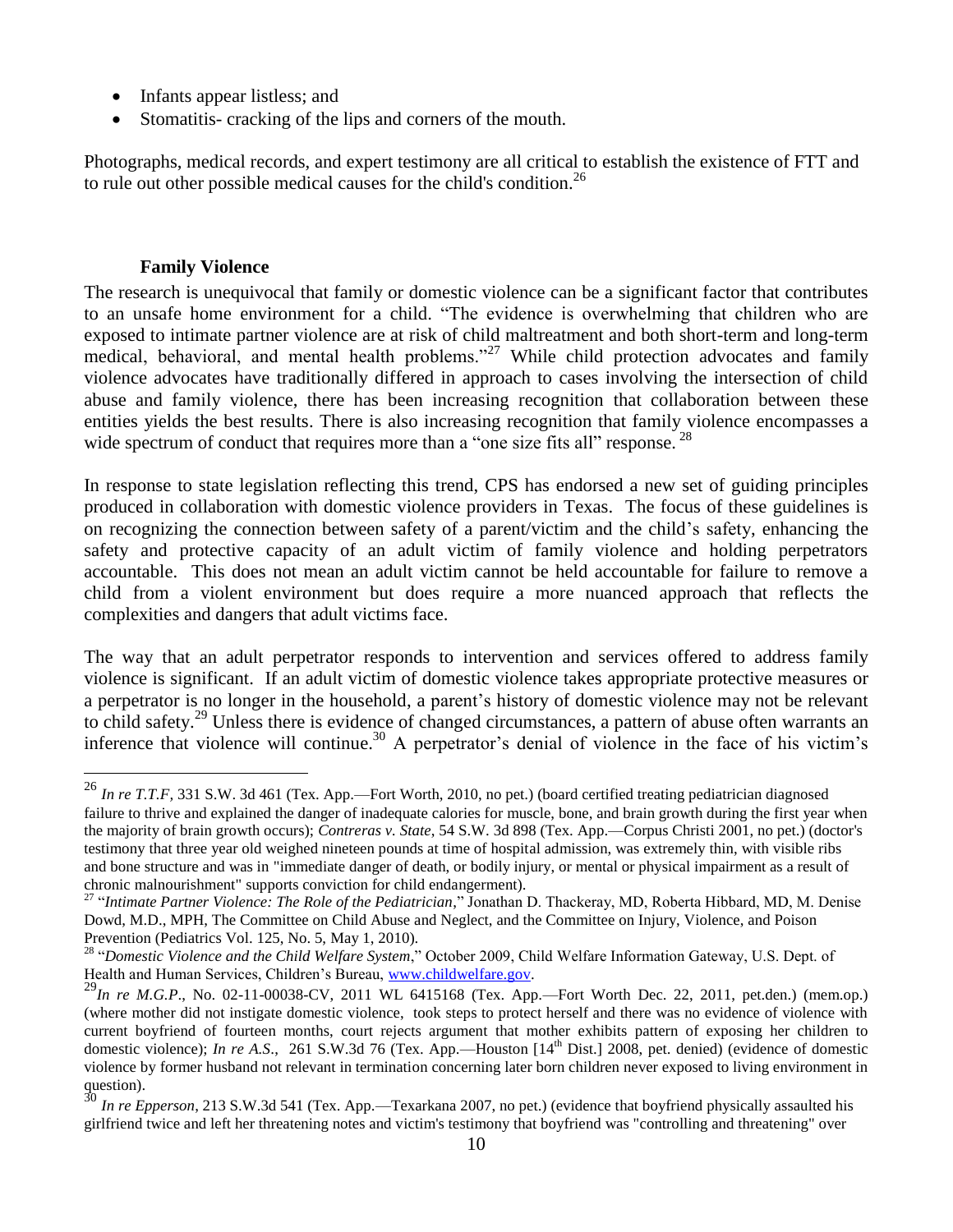testimony regarding years of physical and mental abuse supports an inference that future violence is likely. Evidence that an adult victim minimizes or denies violence in the home may warrant a conclusion children will not be protected from ongoing violence in the home. $31$ 

Whether it is the perpetrator's conduct, the adult victim's or both that impact child safety, proof can be in the form of criminal history records, emergency response records, medical records, photographs, written statements, and prior legal orders for protection. Certified copies of protective orders, victim statements and related documents, available from the county or district attorney's office, may also be useful.

A child's statement about domestic violence is specifically permitted in two circumstances: (1) A child's written statement, signed under oath is valid for purposes of an application for a temporary ex parte order, if the statement otherwise complies with TEX. FAM. CODE CH. 82.<sup>32</sup> Similarly, a child's statement describing alleged family violence is admissible in a hearing on an application for a protective order, if the child is 12 years old or younger, in the same manner that a child's statement regarding alleged abuse is admissible under TEX. FAM. CODE  $$104.006$ <sup>33</sup>

## **Fetal Alcohol Syndrome ("FAS")**

<span id="page-10-0"></span>Exposure to alcohol during pregnancy can result in a broad spectrum of physical, behavioral, and cognitive abnormalities known as fetal alcohol syndrome.

According to the Center for Disease Control "[t]o diagnose FAS doctors look for:

- Abnormal facial features (e.g., smooth ridge between nose and upper lip)
- Lower-than-average height, weight, or both
- Central nervous system problems (e.g., small head size, problems with attention and hyperactivity, poor coordination)

the length of their relationship supports inference of future family violence); *In re T.L.S.*, 170 S.W.3d 164 (Tex. App.—Waco 2005, no pet., *overruled on other grounds*) ( trial court entitled to infer non-parent who committed family violence in the past will likely continue as neither he nor the mother testified that they would not have future contact with each other); *In re M.G.M*., 163 S.W.3d 191 (Tex. App.—Beaumont 2005, no pet.) (wife's testimony that husband was emotionally, mentally, and physically abusive for several years supports inference of future violence, despite husband's denial of violence toward wife).

 $^{31}$ *In re K.F.*, 402 S.W. 3d 497 (Tex. App. —Houston [14<sup>th</sup> Dist.] 2013, pet. den) (mother's defense of violent partner because the gun he held to her head was not loaded, and refusal to provide information regarding current boyfriend supports finding that termination is in best interest); *In re A.R.B.*, No. 14-08-00452-CV, 2009 WL 3425358 (Tex. App. — Houston [14<sup>th</sup>] Dist.] Oct.27, 2009, no pet.)(mem.op.) (evidence that mother learned in parenting class that her violent relationship was dangerous to her children but was incapable of maintaining a healthy relationship free of violence supports findings of endangerment); *In re B.H*., No. 12–12–00355–CV, 2013 WL 1342540 (Tex. App. — Tyler, April 3, 2013) (mother's repeated relocations and abandonment of her children to maintain relationship with man who abused her child shows endangering course of conduct); *In re A.R.F*., No. 02–13–00086–CV, 2013 WL 3874769 (Tex. App —Fort Worth July 25, 2013, no pet.) (mem.op.) (mother's history of living with men abusive to her and her children and statement that the father's convictions for family violence were none of her business supports endangerment finding).

<sup>32</sup> TEX. FAM. CODE §82.009.

<sup>33</sup> TEX. FAM. CODE §84.006.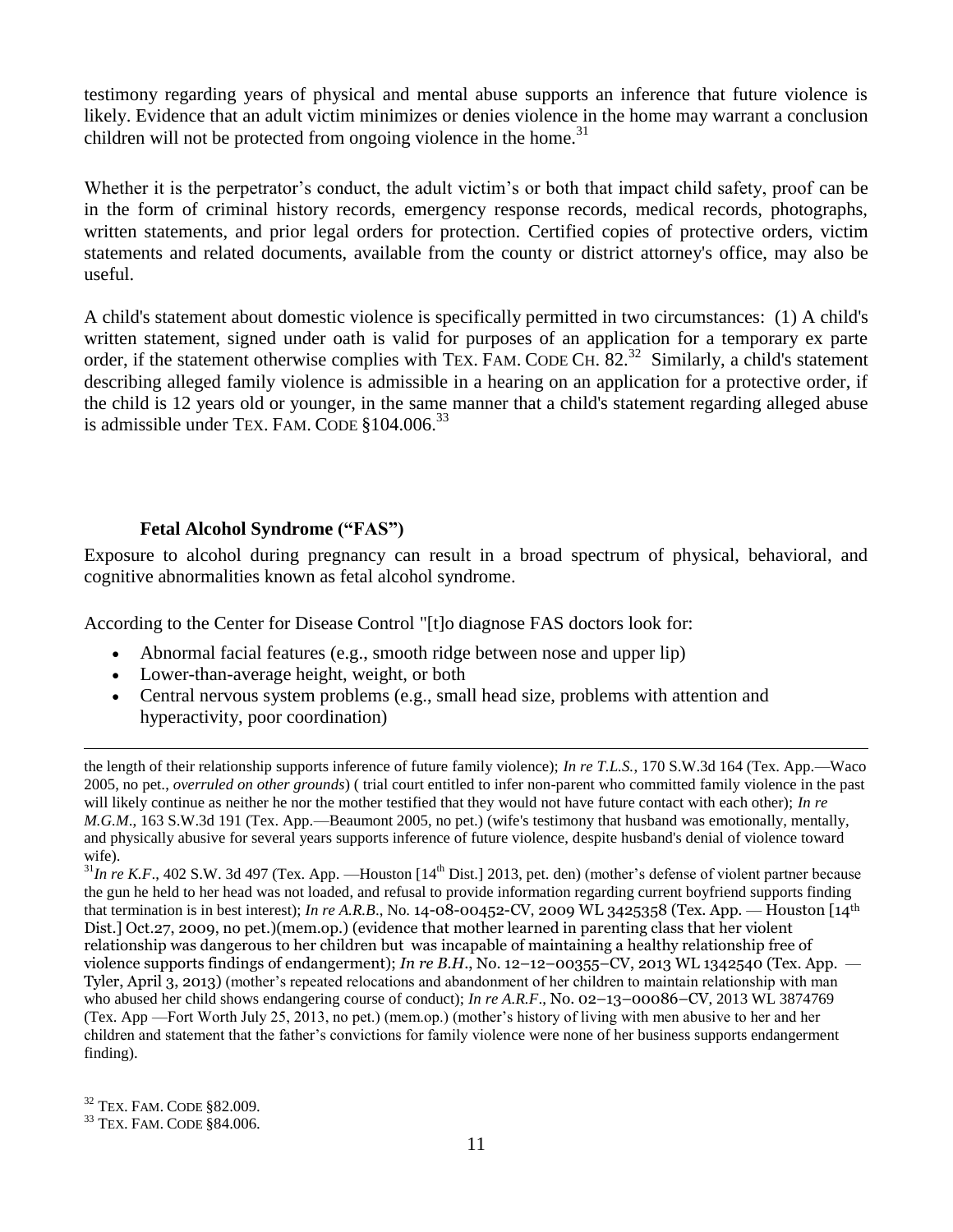Prenatal alcohol exposure; although confirmation is not required to make a diagnosis."<sup>34</sup> A diagnosis of Fetal Alcohol Syndrome may support a finding of endangerment by both the mother who drank while pregnant and a father who enabled her conduct.<sup>35</sup>

#### **Foundation**

Being prepared to offer the necessary predicate for admission of evidence during trial is essential. For a quick reference during trial, see Practice Guide, SECTION 12, TRIAL NOTEBOOK, B. Notebook Essentials, Predicate Checklist.

#### **Forensic Assessment Center Network**

The investigation of child abuse frequently requires medical expertise. To support investigators working in underserved areas of the state and for difficult cases, DFPS established a partnership with the University of Texas Health Services Center to create the Forensic Assessment Center Network (FACN). The system offers 24-hour support using a statewide toll free number and a web-based system. (See [www.facntx.org.](http://www.facntx.org/)) The infusion of medical expertise at the outset of a case improves the quality of the investigation and the evidence produced.

## <span id="page-11-0"></span>**Genetic Testing Reports**

To be self-authenticating, a genetic testing report must be in a record signed under penalty of perjury by a testing laboratory designee with documentation that includes the:

- Name and photograph of each individual whose specimens have been taken;
- Name of each individual who collected the specimens;
- Places in which the specimens were collected and the date of each collection;
- Name of each individual who received the specimens in the testing laboratory; and
- Dates the specimens were received.<sup>36</sup>

## **Guardian Ad Litem**

<span id="page-11-1"></span>The guardian ad litem (often CASA) may testify and submit a report regarding the best interests of the child and the bases for the guardian ad litem's recommendations.<sup>3</sup>

## **Hearsay**

 $\overline{a}$ 

<span id="page-11-2"></span>When faced with an objection to hearsay evidence, first consider whether an out of court statement is offered for the truth of the matter asserted; if not, it is not hearsay.<sup>38</sup> For a list of hearsay exceptions

<sup>&</sup>lt;sup>34</sup> Center for Disease Control, [www.cdc.gov.](http://www.cdc.gov/)

 $35$  *In re O.N.H.*, 401 S.W. 3d 681 (Tex. App.—San Antonio 2013, no pet.)(father's tolerance and minimizing of mother's long term alcoholism, which resulted in one child being diagnosed with Fetal Alcohol Syndrome, relevant to endangerment).

<sup>36</sup> TEX. FAM. CODE §160.504.

<sup>37</sup> TEX. FAM. CODE §107.002 (d), (e).

<sup>38</sup> TEX. R. EVID. 801(d); *In re M.S.*, 115 S.W.3d 534 (Tex. 2003) (an agreement between CPS and parents regarding necessary actions for return of children offered to show an agreement had been made, and what its terms were, was not hearsay); *In re C.R.*, 263 S.W. 3d 368 (Tex. App.—Dallas 2008, no pet.) (drug test results admitted for the limited purpose of establishing state of mind).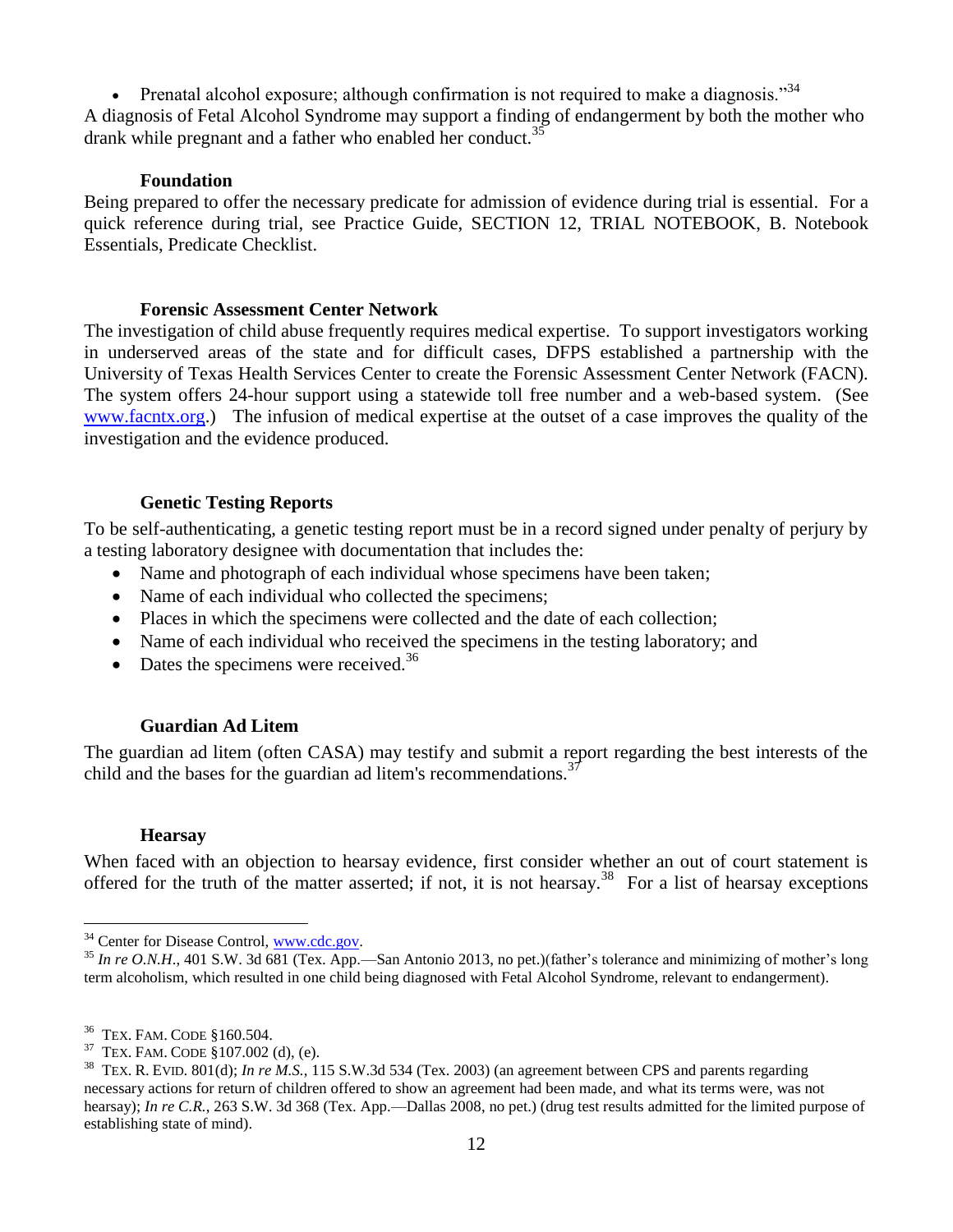commonly used in child protection litigation, See Practice Guide, SECTION 12, TRIAL NOTEBOOK, Notebook Essentials, 5. Trial Objections Checklist. For alternatives for admission of a child's statement, See Child Witnesses, this section.

## **Impeachment with Prior Inconsistent Statement**

<span id="page-12-0"></span>Follow the three "C's": **Confirm**, **Credit** and **Confront** to impeach a witness with a prior inconsistent statement. In summary:

- Get the witness to **confirm** the statement to be proven wrong. Counsel's tone conveying skepticism or incredulity in questioning the witness may serve to alert the court and/or jury that something important is about to occur;
- Credit the prior inconsistent statement. This requires asking the witness to acknowledge the fact that his or her statement or story has changed; and
- **Confront** the witness with the impeaching statement.

Whether you rely on a deposition transcript or other source, this final step should ideally present the witness with a clear, specific statement at odds with the more recent statement.<sup>39</sup>

## **Invoking "The Rule"**

<span id="page-12-1"></span>On request, a court shall order witnesses excluded from the courtroom so that they cannot hear the testimony of other witnesses.<sup>40</sup> Exempt from "the rule" are: parties, or in the case of DFPS, an officer or representative such as an expert witness*,* designated by the attorney representing the agency, and anyone whose presence can be shown to be essential. Usually, a caseworker or supervisor is designated as the CPS agency representative and is allowed to remain in the courtroom throughout the proceedings. When witnesses are placed under "the rule," the judge typically instructs them not to converse with each other or with any other person about the case except the attorneys, and not to read any report or comment on the testimony. The sanction for violation of the rule can be contempt or the exclusion of the testimony of the witness at issue.

## *TIP:*

Prior to trial explain the significance of the Rule and instruct any DFPS employee designated as a witness who is not present at the start of the hearing not to enter the courtroom once the trial has begun without first consulting with counsel for DFPS.

## **Judicial Notice**

<span id="page-12-2"></span>The court can take judicial notice of:

 Any fact that is *not subject to reasonable dispute* that is either generally known within the territorial jurisdiction of the court or capable of accurate and ready determination based on sources whose accuracy cannot reasonably be questioned;  $41$ 

 $\overline{a}$ 39 This strategy is detailed in *Evidence Demonstrations*, Warren Cole, Heather L. King, Peter T. Hoffman, Ch. 16, 34th Advanced Family Law Course (August 2008).

<sup>40</sup> TEX. R. EVID. 614.

<sup>&</sup>lt;sup>41</sup> TEX. R. EVID. 201 (b); *In re J.L.*, 163 S.W.3d 79 (Tex.2005) (court should not take judicial notice of expert's testimony regarding disputed facts and opinions).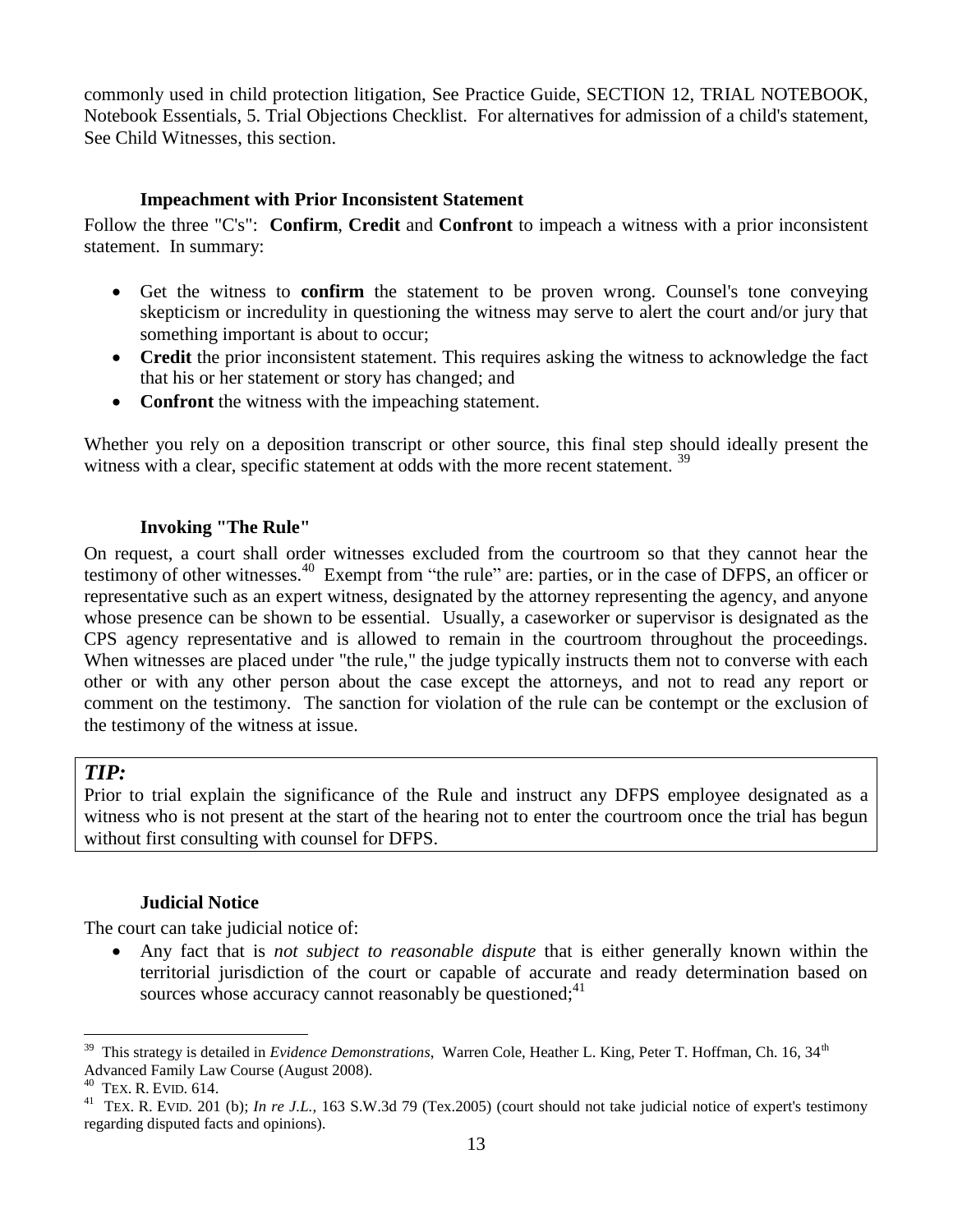- The law of other states;  $42$
- The laws of foreign countries;  $43$  and
- Ordinances of cities and counties in Texas, the Texas Register, and the rules of agencies in the Texas Administrative Code (TAC).<sup>44</sup>

Note that while a court may take judicial notice *sua sponte*, the court's duty to take judicial notice is only mandatory if a party makes the request and provides the necessary information.<sup>45</sup>

By definition, disputed allegations in an affidavit are not subject to judicial notice.<sup>46</sup> Similarly, the fact that a trial court takes judicial notice of the clerk's record does not mean the file contents is admitted as evidence. A court may take judicial notice of its' own findings and orders without making a statement on the record.<sup>47</sup> If a prior court order or other document in the court file is important, it is incumbent on trial counsel to make a request that the court take judicial notice on the record.

## **Lay Opinion**

<span id="page-13-0"></span>Lay testimony is permitted if the opinion or inferences are: (1) rationally based on the perception of the witness; and (2) helpful to a clear understanding of his or her testimony or the determination of a fact in issue. $48$ 

## **Medical Records**

<span id="page-13-1"></span>Medical records can be relevant to demonstrate the nature of a child's injury, the condition of a child at a certain point in time, or a parent's mental status or disability.<sup>49</sup> For information about how to access privileged medical records, See Privileges, in this section.

A child's statement, made for the purposes of a medical diagnosis, is admissible under Tex. R. Evid. 803(4). See Child Witness, Statement Made for Medical Diagnosis, in this section.

 $\overline{a}$  $42$  TEX. R. EVID. 202.

<sup>43</sup> TEX. R. EVID. 203.

<sup>44</sup> TEX. R. EVID. 204.

<sup>45</sup> *In re H.M.P*., No. 13-08-00643-CV, 2010 WL 40124 (Tex. App. —Corpus Christi; Jan.7, 2010, no pet.) (mem.op.). (judicial notice mandatory on request if party supplies trial court's order regarding service plan.); *In re C.L*., 304 S.W. 3d 512 (Tex. App. —Waco 2009, no pet.) (in absence of request for judicial notice or court's announcement it was acting sua sponte, prior orders and other documents in file not available to support trial court's findings).

<sup>&</sup>lt;sup>46</sup> In re K.F., 402 S.W.3d 497 (Tex. App —Houston [14<sup>th</sup> Dist.] 2013, pet. den.)(trial court presumed to take judicial notice of order in its own files, but may not take judicial notice of allegations contained in the record); *In re J.E.H.*, 384 S.W. 3d 864 (Tex. App. —San Antonio, 2012 no pet.) (court cannot take judicial notice of allegations in caseworker's affidavit regarding father's marijuana use while transporting child.)

<sup>47</sup> *In re A.O*., No. 04–12–00390–CV, 2012 WL 5507107 (Tex. App. —San Antonio, Nov. 14, 2012, no pet.)(mem.op.) (court can take judicial notice of its previous findings and orders without so stating, but cannot take judicial notice of the truth of allegations in the record).

<sup>48</sup> TEX. R. EVID. 701; *In re T.N*., 142 S.W.3d 522 (Tex. App.—Fort Worth 2004, no pet.) (licensed professional counselor could testify as lay witness to what she observed, heard, or was told, including her characterization of parents' behavior as "childlike, argumentative, and verbally abusive.").

<sup>49</sup>  *Austin v. State*, 222 S.W.3d 801 (Tex. App.—Houston [14th Dist.] 2007, pet. ref'd) (admission of siblings' medical records not barred by Tex. R. Evid. 404(b) where evidence of Munchausen Syndrome by Proxy was relevant to show mother's motive).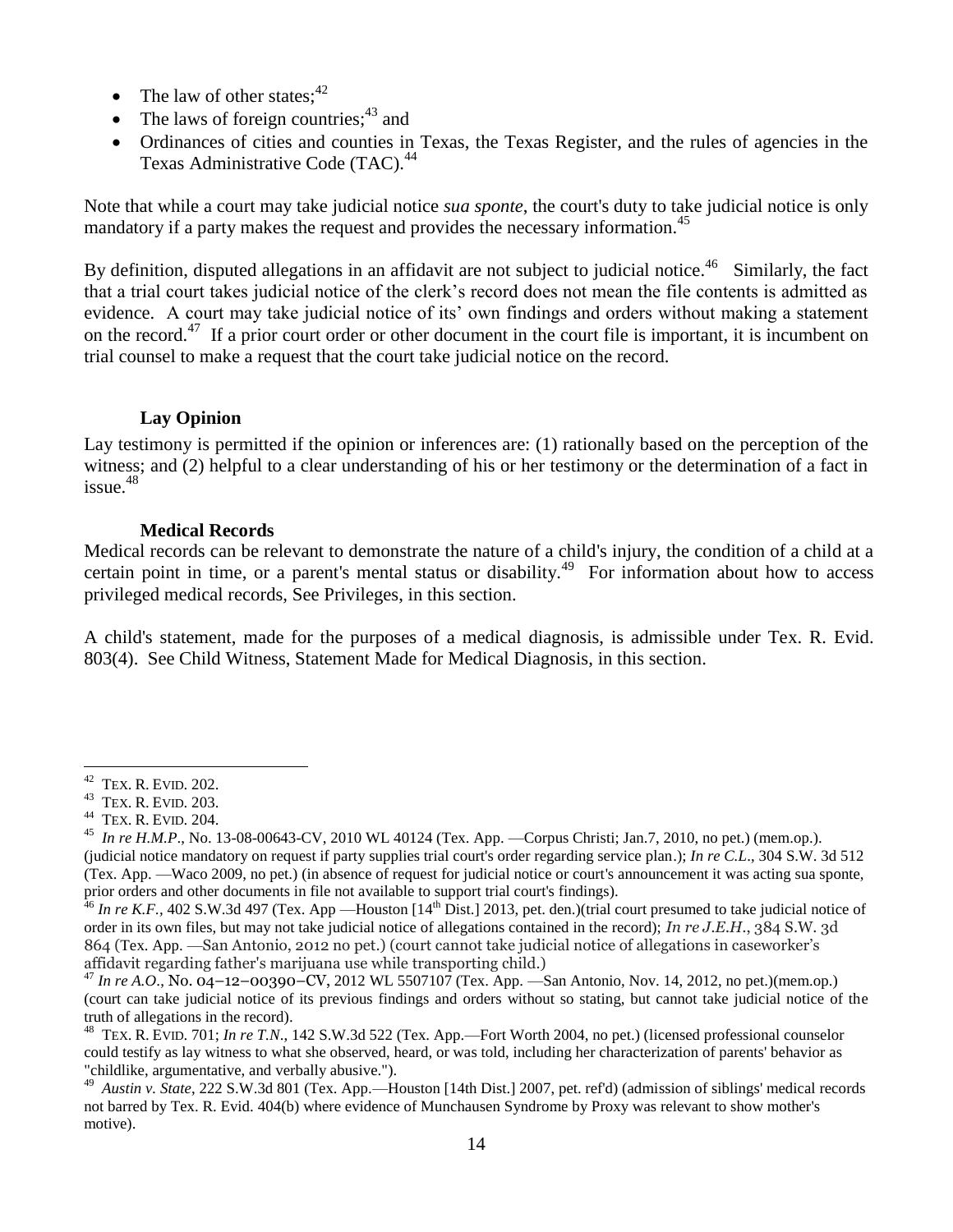## *TIP***: MEDICAL RECORDS**

If you have a medical expert on the witness stand, but have not yet filed the medical records with a business records affidavit, take the opportunity to establish the expert as the custodian of the records by asking:

1. Was this medical record made at or near the time of the examination?

- 2. Was it made by a person with knowledge of the events recorded?
- 3. Was this record made in the course of a regularly conducted business activity?
- 4. Are you the custodian of these records---do you have care, custody and control of them?<sup>50</sup>

## **Munchausen by Proxy Syndrome**

<span id="page-14-0"></span>Munchausen by proxy syndrome is relatively rare, but when it occurs, it is frequently a basis for a finding of child abuse.<sup>51</sup> It is also known by more recent terminology as "Caregiver Fabricated Illness," "Pediatric Condition Falsification," or "Factitious Disorder by Proxy."<sup>52</sup>

This diagnosis is characterized by:

- An apparent illness or health-related abnormality that the caretaker made up or produced;
- Presentation of the child for medical treatment;
- Failure of the perpetrator to acknowledge the deception; and
- Exclusion of simple child abuse/neglect and simple homicide.<sup>53</sup>

## **Parent's Conduct—**

 $\overline{a}$ 

<span id="page-14-1"></span>Evidence of a parent's prior conduct that presents a danger to children, including a parent's conduct prior to the child's birth, can be relevant to show the severity of the harm to which a child has been exposed and is at risk of in the future.<sup>54</sup> A parent's conduct toward other people or animals may be relevant to demonstrate deficits in parenting ability.<sup>55</sup>

<sup>&</sup>lt;sup>50</sup> *In re J.P.B.*, 180 S.W. 3d 570 (Tex.2005) (radiologist testimony that computer program could crop image or alter brightness or contrast but not otherwise alter image sufficient to admit x-rays).

<sup>51</sup> *Reid v. State*, 964 S.W. 2d 723 (Tex. App. —Amarillo1998, pet. ref'd)(mem.op.) (expert testimony admitted regarding general acceptance of Munchausen diagnosis as a form of child abuse).<br>52 Canadian Esksianted Illustration of Child A Munifestation of Child.

*Caregiver-Fabricated Illness in a Child: A Manifestation of Child Maltreatment*, Emalee G. Glaherty, M.D., F.A.A.P. Harriet L. MacMillan, M.D., Committee on Child Abuse and Neglect, (Pediatrics, Vol. 132, No. 3, September, 2013).

<sup>53</sup> Presentation by Randell Alexander, M.D., Ph.D., University of Florida, Morehouse School of Medicine, April 18, 2008. <sup>54</sup> In re J.O.A., 283 S.W.3d 336 (Tex. 2009) (parent's recent improved conduct does not conclusively negate probative value of long history of drug use and irresponsible choices*); In re A.S.,* 261 S.W. 3d 76 (Tex. App. —Houston [14th Dist.] 2008, pet.den.) (mother's single use of marijuana while pregnant shows poor judgment but is not a "conscious course of conduct."); *In re C.J.F.*, 134 S.W.3d 343 (Tex. App. — Amarillo 2003, pet. denied) (abuse or neglect of other children supports finding of endangerment even against child not yet born at time of conduct); *Trevino v. Tex. Dep't of Protective and Regulatory Servs.*, 893 S.W.2d 243 (Tex. App.—Austin 1995, no writ) (acts of misconduct directed toward another child, a sibling, or even an unrelated child, can be a course of conduct from which danger to one's own child can be inferred); *Dir. of Dallas County Child Protective Servs. v. Bowling*, 833 S.W.2d 730 (Tex. App.—Dallas 1992, no writ) (termination under (D) and (E) ground proper for violent or negligent conduct directed at the other parent or other children even where the behavior was not committed in the child's presence).

<sup>55</sup> *In re E.P.C*., 381 S.W.3d 670 (Tex. App —Fort Worth 2012, no pet.)(mother's occasionally callous behavior toward people and animals supports order granting DFPS permanent managing conservatorship).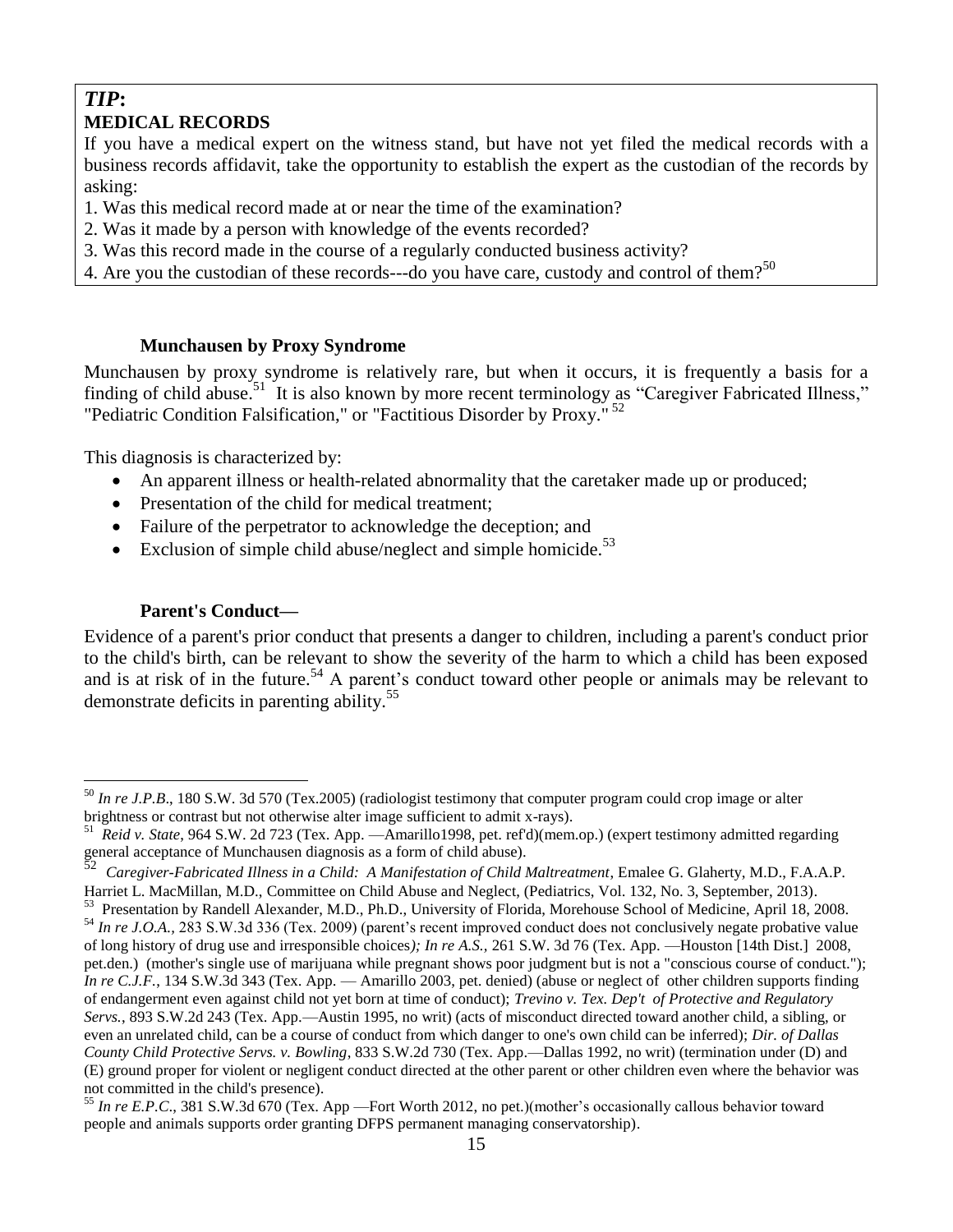#### **Parent's Statement & Testimony**

<span id="page-15-0"></span>Child abuse and neglect frequently occur out of sight of any potential witnesses, but a parent's statements, in and out of court, can be key evidence of abuse or neglect.<sup>56</sup>

## *TIP:*

 $\overline{a}$ 

Consider calling the parent as your first witness. TEX. R. EVID. 611(c) permits cross examination by leading questions with an adverse witness. Using this strategy at the outset of the case will usually prevent a party from tailoring his or her testimony in response to the testimony of other witnesses, particularly the caseworker, and it effectively "locks" a party into whatever testimony is given. To the extent that a party's testimony is then contradicted by subsequent evidence (*e.g.*, positive drug tests, conviction records, proof of non-support, failure to visit, and the like), his or her credibility may be called into question. The family dynamics in a specific case and your assessment of the temperament or attitude of each parent will often dictate which parent you call to the stand first.

#### **Paternity**

<span id="page-15-1"></span>For detailed information about options for evidence of paternity, the presumption of paternity, and the paternity registry See Genetic Testing, this article and Practice Guide*,* SECTION 5, LITIGATION ESSENTIALS, Paternity Questions & Solutions.

#### **Photographs**

<span id="page-15-2"></span>Photos of the physical environment in which a child was found, a bed or couch from which the child allegedly fell, or a bathtub in which a child was injured and photos of the child's injuries or physical condition at the time of removal may all be relevant at various stages of a SAPCR. Photographs include still photos, X-ray films, videotapes, and motion pictures.<sup>57</sup>

57 TEX. R. EVID. 1001(b).

<sup>&</sup>lt;sup>56</sup> In re A.L.R., 2013 WL 2107190 (Tex. App.—Amarillo 2013,no pet.)(mem.op.) (rejecting argument that father's conduct before paternity determination should not be considered in termination of parental rights action, court observes "the mindset implicit in a parent's effort to urge such a position is quite telling. One who knows a child is his but attempts to avoid his legal obligations to that child simply because the child had yet to be adjudicated his blood lacks something in the parent quotient.") *D.H. v. DFPS*, No. 03-12—00471-CV, 2013 WL 856727 (Tex. App.—Austin March 6, 2013, pet. den. (mem. op.) (mother's testimony that she left child in father's care after she saw him "forcefully pulling my child's legs apart like a wishbone," supports endangerment finding). *In re K.F*., 402 S.W.3d. 497 (Tex. App. —Houston [14<sup>th</sup> Dist.] 2013, pet. den (mother's refusal to believe daughter was victim of sexual abuse supports best interest finding). *Murray v. TDFPS,* 294 S.W.3d 360 (Tex. App. — Austin 2009, no pet.) (recording of father's phone call from jail explaining child's injuries and complaining about difficulty of caring for both children admissible); *In re M.M.M,* 307 S.W.3d 846 (Tex. App.—Fort Worth, Mar.4, 2010, no pet.) (father's threats to abscond with child out of stae, history of assault and threats to kill mother support supervised visitation order); *In re K.A.S*., 131 S.W.3d 215 (Tex. App.—Fort Worth 2004, pet. denied) (where parents testified that father had become a new person, but mother admitted that father had only been that way for about one month, trial court not required to believe that there had been a lasting change in a parent's attitude). *Wyatt v. Texas Department of Family and Protective Services*, 193 S.W.3d 61 (Tex. App.—Houston [1st Dist.] 2006, no pet.) (where mother admitted that children's burns were serious and that she did not attempt to get medical treatment for them and minimized angry outbursts, trial court could conclude CPS's allegations were true); *Castorena v. Texas Dep't of Protective & Regulatory Servs*,, No. 03-02-00653-CV, 2004 WL 903906(Tex. App.— Austin 2004, no pet.) (mem. op.) (trial court not required to believe mother when she recanted earlier reports of partner's abuse against her and children).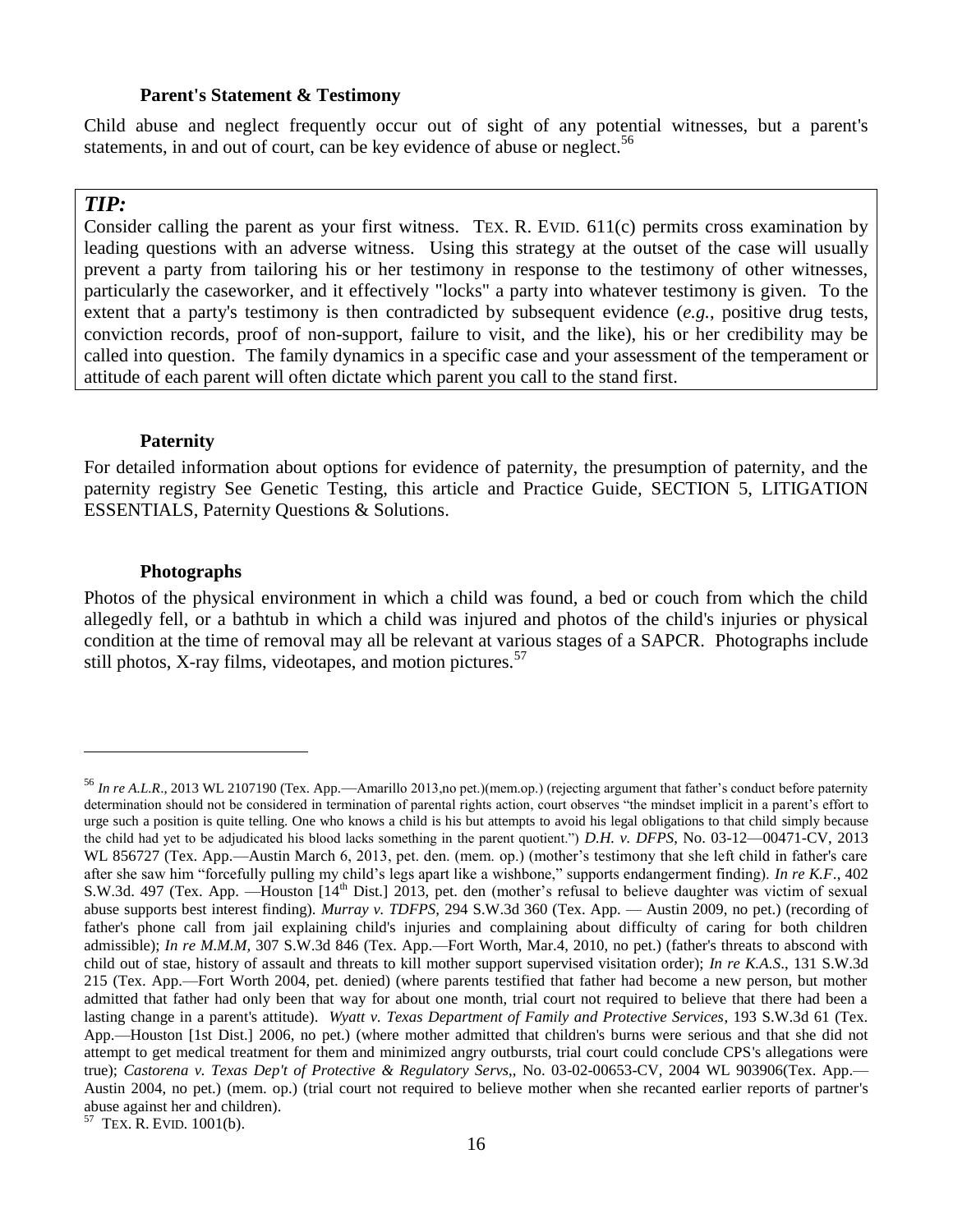Anticipate that any photo of a child's injury may be challenged on the grounds that the danger of unfair prejudice outweighs the probative value. (See Prejudice Versus Probative Value, this article).<sup>58</sup>

A good photograph of a child or a sibling set without other people in the shot can also be an extremely effective reminder for a jury of who the trial should be focused on. By entering this type of photo into evidence early, allowing the jury to pass it around and mentioning the photo in trial and particularly in a closing argument, a litigator can keep a trial centered on the children in question.

#### **Police Reports**

<span id="page-16-1"></span><span id="page-16-0"></span>A police report is generally admissible as a public record unless the source is shown to lack trustworthiness; burden is on the party opposing admission.**<sup>59</sup>** The proponent of a public record can either offer a copy certified by the custodian of records or testimony by the custodian.<sup>60</sup>

## **Polygraph Tests**

<span id="page-16-2"></span>The results of polygraph examinations are inadmissible in civil actions.<sup>61</sup>

#### **Prejudice Versus Probative Value**

Objections that evidence of child abuse or grounds for termination of parental rights should be excluded because the probative value is outweighed by the resulting prejudice can generally be countered with proof of a clear nexus between the evidence and an essential element of proof. <sup>62</sup>

#### **Preserving Error**

<span id="page-16-3"></span>To preserve error, the party objecting to the admission of evidence must make a timely objection or motion to strike; similarly, the proponent of the evidence must make an offer of proof setting forth the substance of the evidence.<sup>63</sup>

#### **Privileges**

<span id="page-16-4"></span>In the context of child abuse and neglect litigation, evidence is not excludable on the ground of privileged communication except in the case of communications between an attorney and client.<sup>64</sup>

 $^{58}$  *In re K.Y.* 273 S.W. 3d 703 (Tex. App.—Houston [14<sup>th</sup> Dist.] 2013, no pet.)(autopsy photos showing thinness of limbs, lack of muscle tone, and extensive bruising used by medical examiner to explain repeated, severe, long term physical abuse and malnutrition properly admitted); *In re C.J.F*., 134 S.W.3d 343 (Tex. App.—Amarillo 2003, pet. denied) (autopsy photos of sibling show basis for pathologist opinion and mother's knowledge of abuse); *Peterson v. State*, 137 S.W.3d 739 (Tex. App.—Houston [1st Dist.] 2004, pet. ref'd) (color photo was graphic but accurately depicted the severe burn injuries on child's lower extremities).

<sup>59</sup> *Corrales v. TDFPS,* 155 S.W.3d 478 (Tex.App. —El Paso 2004, no pet.).

<sup>60</sup> TEX. R. EVID. 902(4).

 $<sup>61</sup>$ *In re B.N.B.*, 246 S.W.3d 403 (Tex. App.—Dallas 2008, no pet.) (polygraph exams are inherently unreliable and unduly</sup> persuasive, and as a result are inadmissible in civil or criminal proceedings).

<sup>62</sup> TEX. R. EVID. 403; *Trevino v. Tex. Dep't of Protective & Regulatory Servs,* 893 S.W.2d 243 (Tex. App —Austin, 1995, no writ) (although inflammatory and prejudicial, father's confession regarding nephew's death and facts surrounding it, as well as father's criminal conviction, are admissible because "relevant evidence must be *substantially* outweighed by the danger of *unfair* prejudice to be excluded"; also, "[t]he well being and best interest of three small children lay at the heart of the district court's determination and must remain the focal point of our consideration.").

 $63$  TEX. R. EVID. 103(a).

<sup>64</sup> TEX. FAM. CODE §261.202.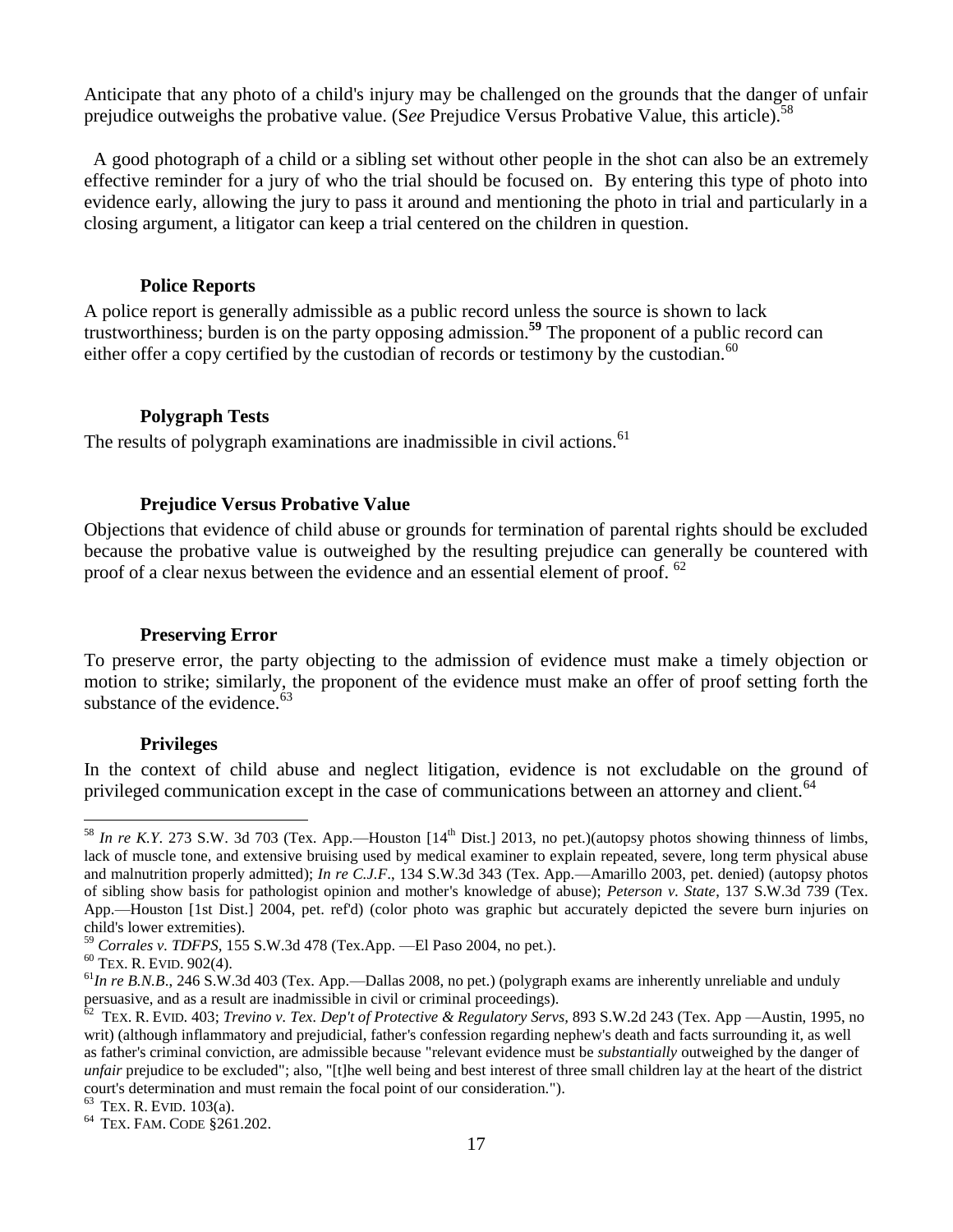One common method for accessing privileged mental health, substance abuse and alcohol treatment records is to obtain written releases from the parents. Another option some DFPS litigators use is to routinely request a court order authorizing DFPS to obtain records from specific providers, which can then be attached to a subpoena. <sup>65</sup> While courts frequently direct parents to sign releases for this purpose, if a parent is unavailable, or if the provider deems the release too old to be effective by the time it is used, having a court order will save time.

If a party seeks to invoke the privilege against self-incrimination in a civil case, the privilege must be asserted in response to each specific question or it is waived.<sup>66</sup> Moreover, the factfinder can draw an adverse inference against a party who invokes the Fifth Amendment in a civil case.<sup>67</sup>

#### **Psychological Evaluations and Mental Health Records**

<span id="page-17-0"></span>If a parent is advised by the court (or therapist) that disclosures made in the course of therapy are not privileged and may be subject to release in a SAPCR, a court-ordered evaluation is not privileged.<sup>68</sup>

#### **Reunification Efforts/Service Plan**

<span id="page-17-1"></span>The contents of the parents' service plan and evidence of a parent's progress or lack thereof in complying with the required elements can be key evidence at any phase of a SAPCR.<sup>69</sup>

#### **Shaken Baby Syndrome**

See **Strategies in the Face of Controversy Over Abusive Head Trauma Cases**, this Section

## **Social Studies/ Home Evaluations**

<span id="page-17-2"></span>A social study is filed with the court and made a part of the record of the suit.<sup>70</sup> Disclosure to the jury of the contents of the report, however, is subject to the rules of evidence.<sup>71</sup> Copies of the report must be

<sup>65</sup> See Practice Guide, SECTION 13, TOOLS, Evidence, Motion and Order to Authorize Disclosure of Records and Confidential Communications. Note this is a noticed motion, in contrast to the ex parte motion that is used to request an Order in Aid of Investigation.

<sup>66</sup> *Murray v. TDFPS,* 294 S.W.3d 360 (Tex. App. —Austin 2009, no pet.); *In re Verbois*, 10 S.W.3d 825 (Tex. App.—Waco 2000, orig. proceeding).

<sup>67</sup> *In re Z.C.J.L,* Nos. 14–13–00115–CV, 14–13–00147–CV. 2013 WL 3477569. (Tex. App. —Houston [14th Dist.] July 9, 2013, no pet.) (mem.op.) (jury allowed to draw adverse inference from parent's refusal to answer questions about incarceration); *In re C.J.F*., 134 S.W. 3d 343 (Tex. App.—Amarillo 2003, pet. denied).  $68$  TEX. R. EVID.  $510(d)(4)$ .

<sup>&</sup>lt;sup>69</sup> In re T.N.F., 205 S.W. 3d 625 (Tex. App.—Waco 2006, pet. denied) (termination under (O) ground upheld where father testified that distance, time constraints, and employment issues excused his failure to complete court-ordered services; "[Father] presents no authority for his novel excuse argument, and the statute itself does not make provision for excuses."); *Wilson v. State*, 116 S.W.3d 923 (Tex. App.—Dallas 2003, no pet.) (fact that a parent has poor parenting skills and "was not motivated to learn how to improve those skills" is evidence supporting a finding that termination is in the child's best interest); *In re M.G.D*., 108 S.W.3d 508 (Tex. App.— Houston [14th. Dist.] 2003, pet. denied) ("The elements of a safe, stable, and happy childhood cannot all be reduced to a checklist in a service plan. Nor can CPS provide 24-hour surveillance of at-risk children. As the dangers involved in a parent's circumstances increase, so does the risk noncompliance with a service plan may not be discovered until (from a child's perspective) it is far too late.").

<sup>70</sup> TEX. FAM. CODE §107.054.

<sup>71</sup> TEX. FAM. CODE §107.055(a).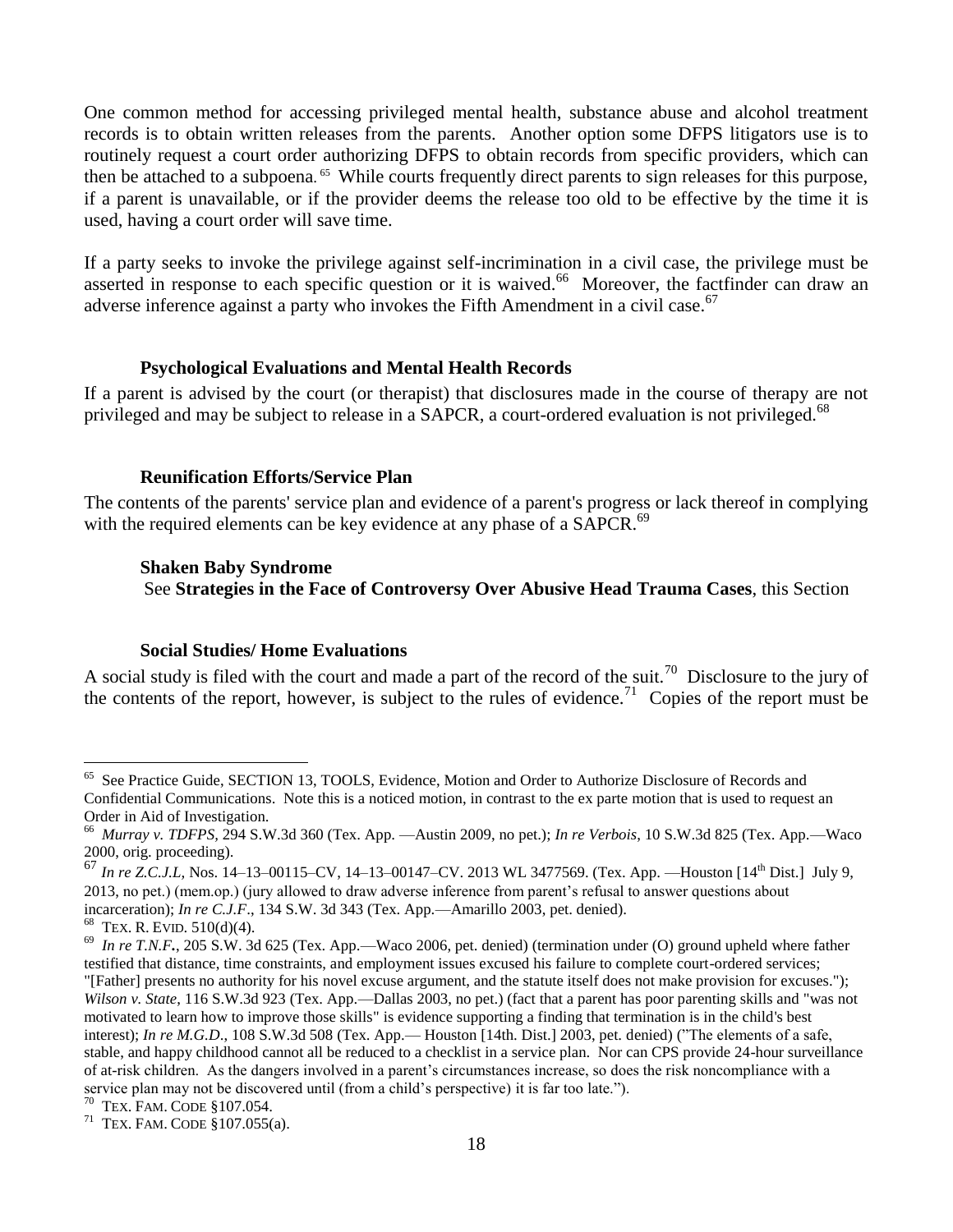provided to all parties before the earlier of: (1) the seventh day after the date the social study is completed; or  $(2)$  the fifth day before the start of trial.<sup>72</sup>

## <span id="page-18-0"></span>**Child Witnesses**

There are a number of legal options when admission of a child's prior statement into evidence is at issue. Similarly, there are legal alternatives to a child's live testimony which a court may find appropriate in specified circumstances. Familiarity with the requirements for these options will facilitate admission of a child's statement or testimony, which may often be key evidence in child protection litigation. An article written by DFPS Special Litigator Versel Rush is an excellent resource on these issues and includes a chart comparing the features of each option. $^{73}$ 

## **Child's Out-of-Court Statement**

<span id="page-18-2"></span><span id="page-18-1"></span>A child's out-of-court statement describing abuse or identifying a perpetrator would ordinarily be inadmissible as hearsay if offered for the truth of the matter asserted. The five alternatives summarized below authorize admission of this type of evidence, if the requisite statutory criteria are met.

## **Hearsay Statement of Child Abuse Victim**

This exception offers a broad tool for getting a child's statement into evidence. A child's statement that would otherwise be hearsay in a SAPCR is admissible if:

- The child is 12 years old or younger;
- The statement describes the alleged abuse against the child;
- The court finds that the time, content, and circumstances of the statement provide sufficient indications of its reliability (following a hearing outside the presence of the jury); and
- Either the child testifies or is available to do so, or the court finds use of the statement in lieu of testimony is necessary to protect the child's welfare.<sup>74</sup>

If this exception is used the record must reflect that the court made the requisite findings as to the reliability of the statement (based on the time, content, and circumstances); that

 $72$  TEX. FAM. CODE §107.055(b).

<sup>73</sup> "*Out-of-court testimony by a child*," Versel Rush, The Texas Prosecutor, Vol. 43, No. 5, September-October 2013, available in the Practice Guide, SECTION 13, Tools, Evidence.

<sup>74</sup> TEX. FAM. CODE §104.006; *Calderon v. TDFPS*, No. 03-09-00257-CV (Tex. App. — Austin, June 11, 2010, no pet.) (mem. op) (circumstances of child's statement to therapist about parent's drug use sufficiently reliable to warrant admission as child's description of abuse); *In re D.D.D.K.,* No. 07-09-0101-CV, 2009 WL 4348760 (Tex. App. —Amarillo, Dec.1, 2009, no pet.) (mem.op.) (sibling statements to licensed counselor admissible where statements consistent with physical findings, described sexual activity not age appropriate and there was no history of or motivation to lie); *In re S.P.,* 168 S.W.3d 197 (Tex. App.—Dallas 2005, no pet.) (in absence of evidence that child's welfare and the circumstances made it necessary to use a recorded statement abuse of discretion to admit videotaped interview of niece who made outcry of sexual abuse under TEX. FAM. CODE §104.006); *In re E.A.K*. 192 S.W.3d 133 (Tex. App.—Houston [14th Dist.] 2006, no pet.) (error to admit child's outcry where no hearing held as to reliability and only evidence as to time, content, and circumstances of statement is caseworker's report, which did not demonstrate reliability); *In re K.L*., 91 S.W.3d 1 (Tex. App.—Fort Worth 2002, no pet.) (requirements of §104.006 are mandatory); *In re K.S*., 76 S.W.3d 36 (Tex. App.—Amarillo 2002, no pet.) (child's statement describing sexual assault, but not identifying perpetrator, made to nurse practitioner who performed physical examination admitted under TEX. FAM. CODE §104.006); *Thompson v. State*, 227 S.W.3d 153 (Tex. App.—Houston [1st Dist.] 2006, pet. ref'd) (jury free to discredit expert testimony that child interview was flawed and instead believe child's taped statement that defendant held her feet in the hot water).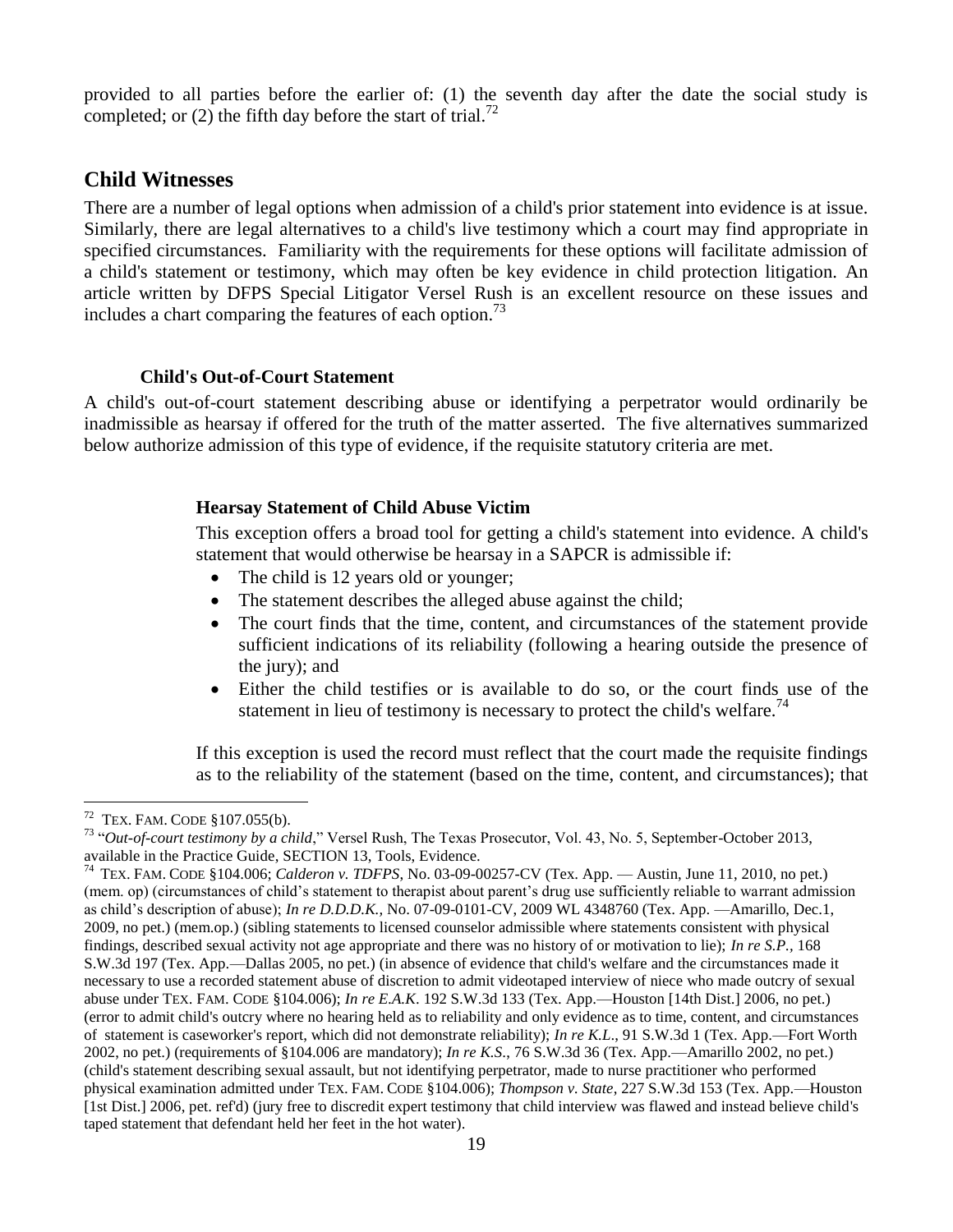the child either testified or was available to do so; or that the court found that use of the statement in lieu of testimony was necessary for the child's welfare.

#### **Statement Regarding Domestic Violence**

A child's statement about domestic violence is specifically permitted in two circumstances: (1) A child's written statement, signed under oath is valid for purposes of an application for a temporary ex parte order, if the statement otherwise complies with TEX. FAM. CODE CH. 82.<sup>75</sup> Similarly, a child's statement describing alleged family violence is admissible in a hearing on an application for a protective order, if the child is 12 years old or younger, in the same manner that a child's statement regarding alleged abuse is admissible under TEX. FAM. CODE §104.006. 76

## <span id="page-19-0"></span>**Prerecorded Statement of Child**

This exception is commonly used for a videotaped statement taken at a Child Advocacy Center. An oral statement recorded prior to trial of a child (age 12 or younger) who is alleged to have been abused is admissible in a SAPCR if:

- No attorney for a party was present when the statement was made;
- The recording is both visual and aural and is recorded on film or videotape or by other electronic means;
- The recording equipment was capable of making an accurate recording, the operator was competent, and the recording is accurate and has not been altered;
- The statement was not made in response to leading questions;
- Each voice on the recording is identified;
- The person conducting the interview is present and available for testimony or crossexamination; and
- Each party is afforded an opportunity to view the recording before it is offered into evidence.<sup>77</sup>

A child's prior statement recorded at a Child Advocacy Center ("CAC") or similar facility may be offered under either §104.006 or §104.002, depending on the circumstances. While §104.002 would appear to be most closely tailored to the CAC type interview, at least one court has found that this section does not authorize admission of a child's statement *in lieu of* a child's testimony at trial.<sup>78</sup> Since the purpose of a CAC interview is in part to minimize the trauma to a child, if the interview can't be used in lieu of a child's courtroom testimony that is a serious drawback.

 $\overline{a}$ <sup>75</sup> TEX. FAM. CODE §82.009.

<sup>76</sup> TEX. FAM. CODE §84.006.

<sup>77</sup> TEX. FAM. CODE §104.002. *In re S.P*., 168 S.W.3d 197 (Tex. App.—Dallas 2005, no pet.) (for purposes of TEX. FAM. CODE §104.002, child interview must be conducted without leading questions, and§104.002 does not authorize the trial court to use the statement *in lieu of* child's testimony) *In re S.H*.*,* No. 10-02-086-CV, 2004 Tex. App. WL 254011 1450 (Tex. App.—Waco, Feb. 11, 2004, no pet.)(mem.op.) *(*video-recorded statements of child-abuse victim under TEX. FAM. CODE §104.002 do not require a reliability component, unlike TEX. FAM. CODE §104.006).

<sup>78</sup> *In re S.P*., 168 S.W.3d 197 (Tex. App.—Dallas 2005, no pet**.)** (error to admit videotaped statement without making child available to testify under TEX. FAM. CODE §104.002).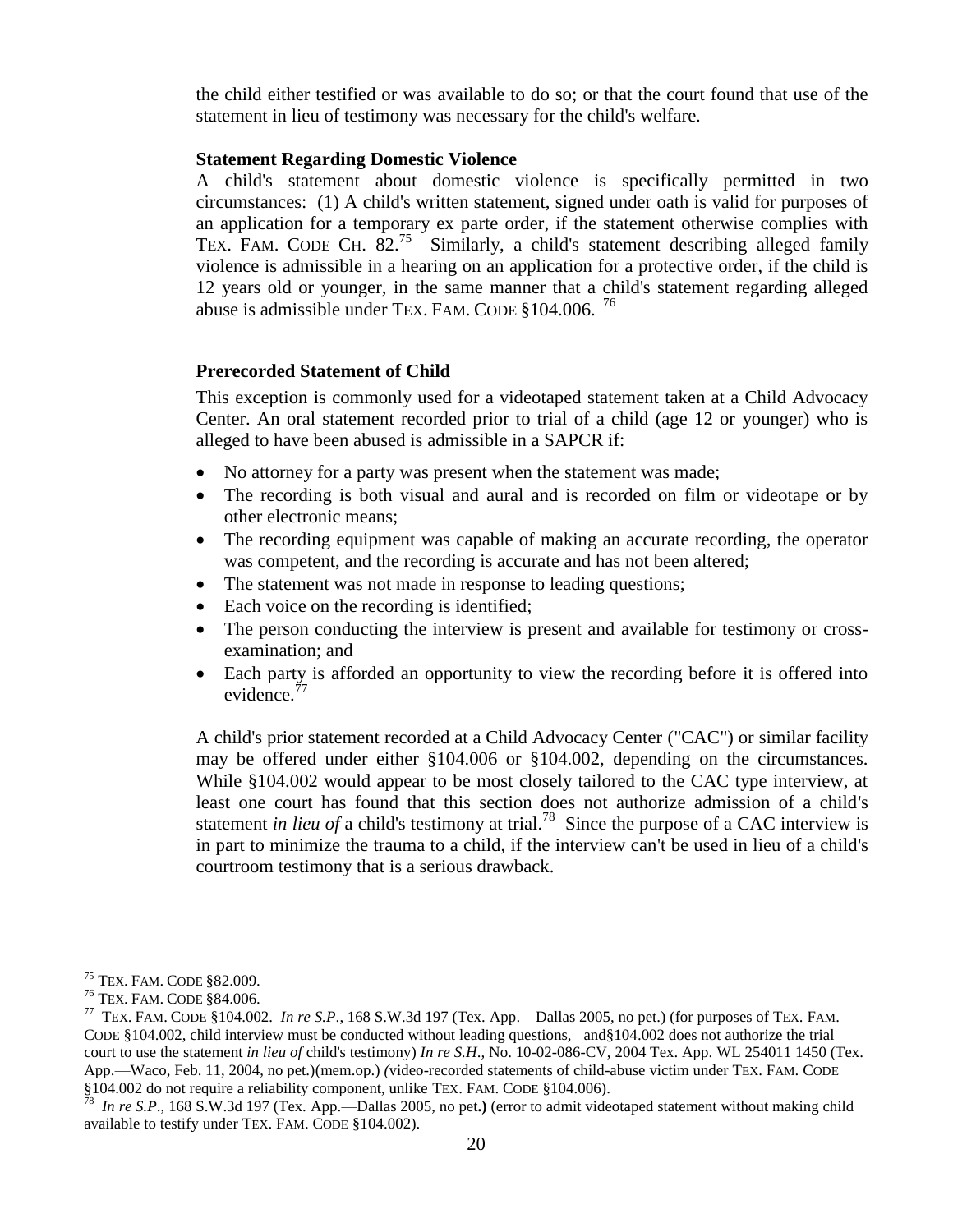TEX. FAM. CODE §104.005(a) provides that if the "testimony of a child is taken as provided by this chapter, the child may not be compelled to testify in court." If "testimony" is construed to include not only prerecorded videotaped testimony (TEX. FAM. CODE §104.003) and remote televised testimony (TEX. FAM. CODE §104.004), but also a child's videotaped statement at a CAC interview, a child's statement can be admitted under §104.002 without subjecting the child to courtroom testimony. **NOTE**: A district attorney must make a CAC videotaped interview available to a criminal defendant, although a court must deny a request to duplicate a CAC videotape.<sup>79</sup>

Alternatively, §104.006 specifically authorizes admission of the child's statement in lieu of testimony if there is proof of reliability and the court determines use of the statement in lieu of the child's testimony is necessary to protect the child's welfare. When asked for evidence that the videotape was necessary to protect the child's welfare, the Department in the *S.P*. case offered none, which led the judge to make a finding based on his common sense and knowledge of his own seven-year-old daughter, which the reviewing court found improper. To avoid this problem, the best strategy is to be prepared to offer specific evidence regarding the child witness, the child's welfare at the time of trial and what circumstances make it necessary to use a statement in lieu of a child's testimony.

If there is a criminal case pending, consider conferring with the district attorney to strategize how to best use evidence of the child's statements or testimony at trial while minimizing the trauma to the child.

## *TIP:*

<span id="page-20-1"></span> $\overline{a}$ 

<span id="page-20-0"></span>An interview with an alleged victim of physical or sexual abuse must be audiotaped or videotaped (unless an investigating agency other than DFPS finds good cause not to do so).<sup>80</sup> Unless the recording is both visual and aural, admission under TEX. FAM. CODE §104.002 is not permitted.

#### **Excited Utterance**

A child's statement made while under stress of excitement caused by the event or condition may be admissible under TEX. R. EVID. 803(2).

#### **State of Mind**

A statement of the child's then existing state of mind, emotion, sensation, or physical condition may be admissible under TEX. R. EVID  $803(3)$ .<sup>81</sup>

<sup>79</sup> TEX. FAM. CODE §264.408(d-1).

<sup>80</sup> TEX. FAM. CODE §261.302(e).

<sup>81</sup> *In re M.R.*, 243 S.W.3d 807 (Tex. App.—Fort Worth 2007, no pet.) (although foster mother sought to adopt child, where child's outcry was spontaneous, and foster mother followed CPS protocol by not questioning the child but contacting child's therapist to follow up on the incident, no error to admit child's statement).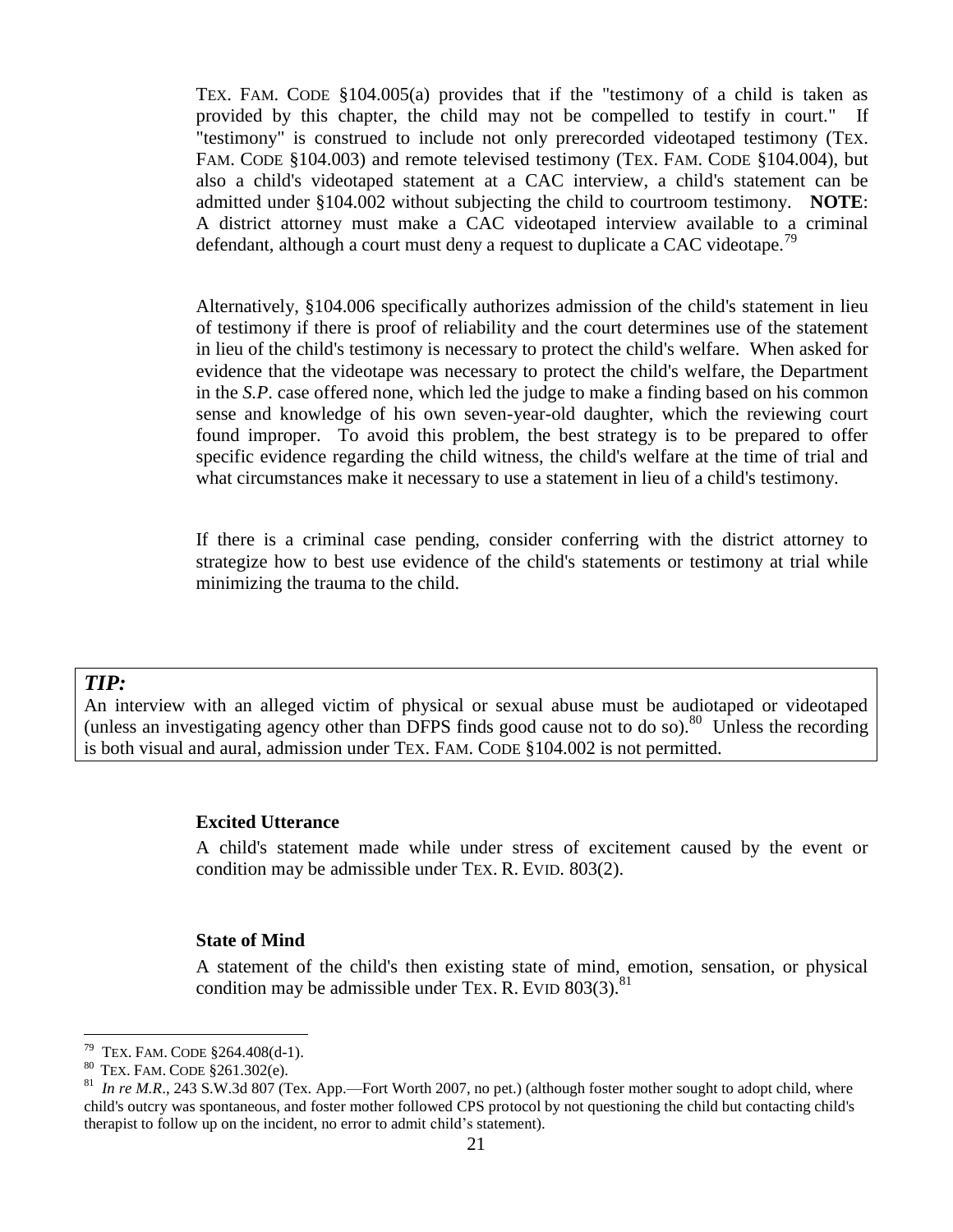#### <span id="page-21-0"></span>**Statement Made for Medical Diagnosis**

A child's statement made for purposes of medical diagnosis or treatment, including reports of symptoms, pain, other sensations, or the general cause of the condition may be admissible under TEX. R. EVID.  $803(4)$ .  $82$ 

#### **Child's Testimony**

<span id="page-21-1"></span>Children have been found to be competent witnesses in federal court for over 100 years.<sup>83</sup> Children may only be found incompetent if "after being examined by the court, [they] appear not to possess sufficient intellect to relate transactions with respect to which they are interrogated."<sup>84</sup> Research suggests that most 5 year olds can tell the difference between a truth and a lie and know that lying is bad; until age 7 they may not be able to define "truth" and "lie." <sup>85</sup> Consequently, it is necessary to use age appropriate techniques to demonstrate competency, notwithstanding a limited vocabulary.

Many experienced litigators avoid calling a child witness to testify in a proceeding to restrict custody or terminate parental rights, citing the trauma to the child and the inherent difficulty in obtaining admissible evidence, especially if a very young child is involved. These factors should be weighed carefully whenever the prospect of using a child witness arises. The array of hearsay exceptions applicable in these cases often make it unnecessary to call a child as a witness. If the testimony of a child is essential, however, the statutes cited below offer alternatives to facilitate the process and minimize any harm to the child.

## <span id="page-21-2"></span>**Court-Ordered Videotaped Testimony of Child**<sup>86</sup>

On motion of a party, the court may order that the testimony of a child be taken outside courtroom and recorded for showing at time of trial. Conditions of admissibility require:

- Only an attorney for each party and the attorney ad litem for the child or other person "whose presence would contribute to the welfare and well-being of the child" and necessary equipment operators may be present;
- Only attorneys for parties may question the child;

 82 *Moyer v. State*, 948 S.W. 2d 525 (Tex. App.—Fort Worth 1997, pet. ref'd.)(victim's statements to doctor in response to sexual assault questionnaire admissible as statement made for purpose of medical diagnosis or treatment or excited utterance); *Salinas v. State*, 166 S.W.3d 368 (Tex. App.—Fort Worth 2005, pet. ref'd) (abuse of discretion to admit medical doctor's diagnosis of sexual abuse based solely on the history provided by the child in absence of physical evidence); *Puderbaugh v. State*, 31 S.W.3d 683 (Tex. App.—Beaumont 2000, pet. ref'd) (where clinical social worker conveyed to child the reason for seeing him was to help her with her emotional problems, discussed the importance of telling truth, and child understood the difference between telling the truth and a lie, child's statements made in therapy regarding sexual abuse by father admissible under TEX. R. EVID 803(4).

<sup>83</sup>  *See, e.g., Wheeler v. U.S*., 159 U.S. 523 (1895).

<sup>84</sup> TEX. R. EVID. 601(a)(2*); Ketchum v.* State, 199 S.W.3d 581 (Tex. App. — Corpus Christi 2006, pet ref'd) (child victim's testimony need not be precise, given at an adult level of sophistication); *De Los Santos v. State*, 219 S.W.3d 71 (Tex. App.— San Antonio 2006, no pet.) (where questioning demonstrated that each child "had the ability to intelligently recall and narrate the events, understood the difference between the truth and a lie, and understood their moral responsibility to tell the truth …, [a]ny inconsistencies in the children's testimony … goes to their credibility, not their competency to testify.").

<sup>85</sup>  *Young Maltreated Children's Competence to Take the Oath*, Applied Developmental Science, Vol, 3, No.1, 199, Lyon and Saywitz.

<sup>86</sup> TEX. FAM. CODE §104.003.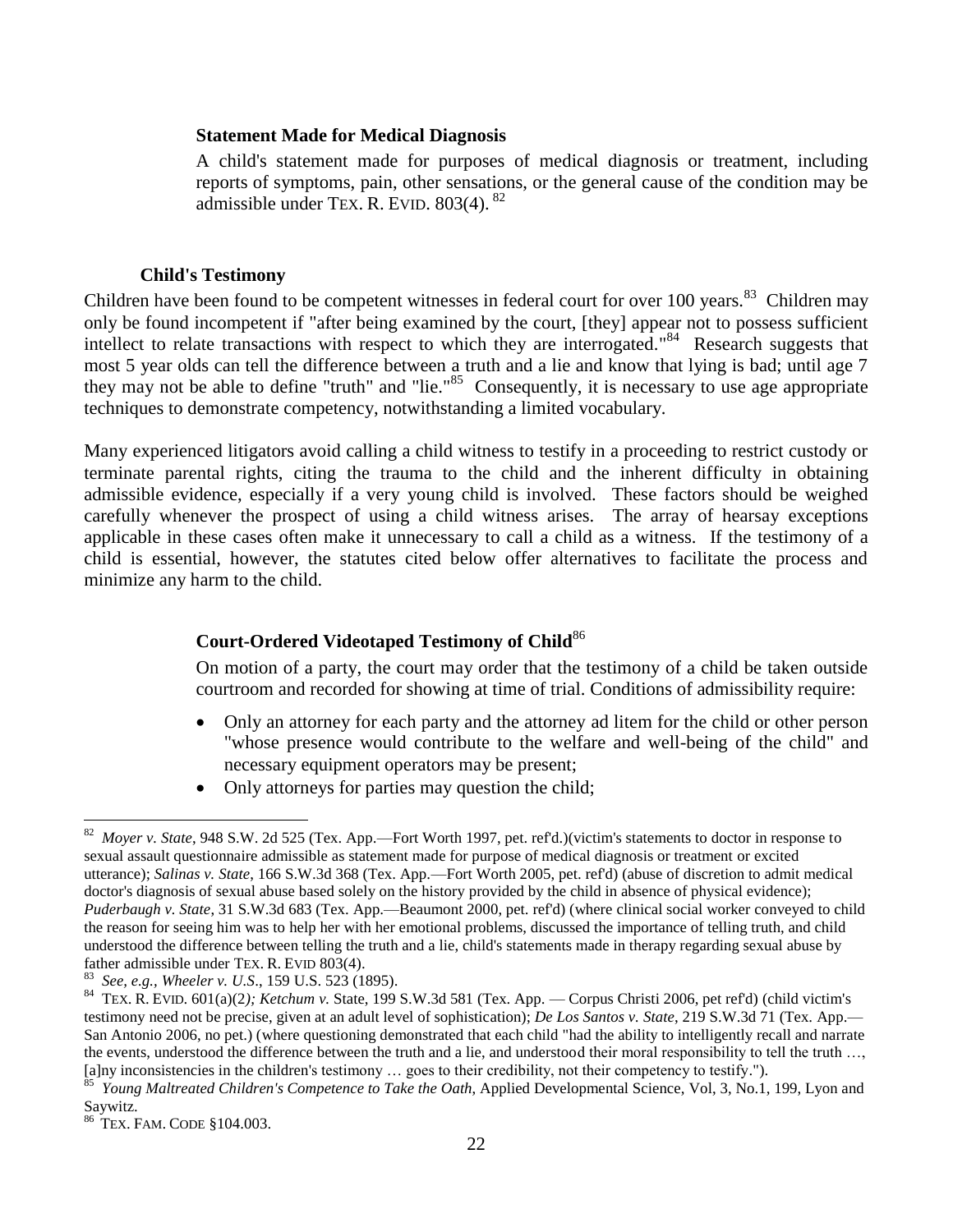- Equipment operators must be out of the child's sight and hearing; and
- The court must ensure that the recording is both visual and aural, that the recording is accurate and not altered, that each voice is identified, and that each party is given an opportunity to view the recording before it is shown in court.

NOTE: There is no age restriction on this option.

## <span id="page-22-0"></span>**Remote Broadcast of Child's Testimony**<sup>87</sup>

The court may, on the motion of any party, order that the testimony of a child age 12 or under who is alleged to have been abused be taken outside the courtroom and televised by closed-circuit equipment in the courtroom. The procedures for prerecorded videotaped testimony (TEX. FAM. CODE § 104.003) are applicable.

## <span id="page-22-1"></span>**Child With Medical Condition Incapable of Testifying**<sup>88</sup>

Although testimony by remote broadcast under TEX. FAM. CODE §104.004 is limited to a child age 12 or under, if the court finds that a child suffers from a medical condition that renders the child incapable of testifying, the court may allow the testimony of a child of any age to be taken in any manner provided by this chapter. Proof of a child's psychiatric treatment or emotional distress stemming from abuse should be sufficient basis to support this finding.

## **In Chambers Interview**

<span id="page-22-2"></span>In a nonjury trial or hearing, on application of any party, the court shall interview a child age 12 or older, and may interview a younger child, regarding the child's wishes about conservatorship or any other issue in the SAPCR.<sup>89</sup> In a jury trial, however, the court may not interview the child in chambers about any issue that is subject to a jury verdict.  $90$ 

## <span id="page-22-3"></span>**Expert Witness Testimony**

Child protection litigation frequently involves issues and phenomena that are best understood in the context of an expert's special knowledge and experience. Whether the issue is why a 14-year-old would delay revealing ongoing sexual abuse, why an infant's injuries could not have resulted from a fall off the living room couch, or why a burn injury is non-accidental, expert testimony can be crucial to the outcome of a case. The overview that follows is designed to provide a working knowledge of the applicable rules for both proponents of expert testimony and those challenging an expert.<sup>91</sup>

<sup>87</sup> TEX. FAM. CODE §104.004; *In re R.V*., 977 S.W.2d 777 (Tex. App.— Fort Worth 1998, no pet.) (no error to permit child to testify by remote televised broadcast where CPS caseworker testified child was apprehensive and fearful whenever parents visited and use of the televised testimony procedure was necessary for child's emotional well-being).

<sup>88</sup> TEX. FAM. CODE §104.005(b).

<sup>89</sup> TEX. FAM. CODE §153.009.

 $90$  TEX. FAM. CODE  $$153.009(d)$ .

<sup>91</sup> For information about expert witnesses for a case subject to the Indian Child Welfare Act, See Practice Guide, SECTION

<sup>4,</sup> Indian Child Welfare Act.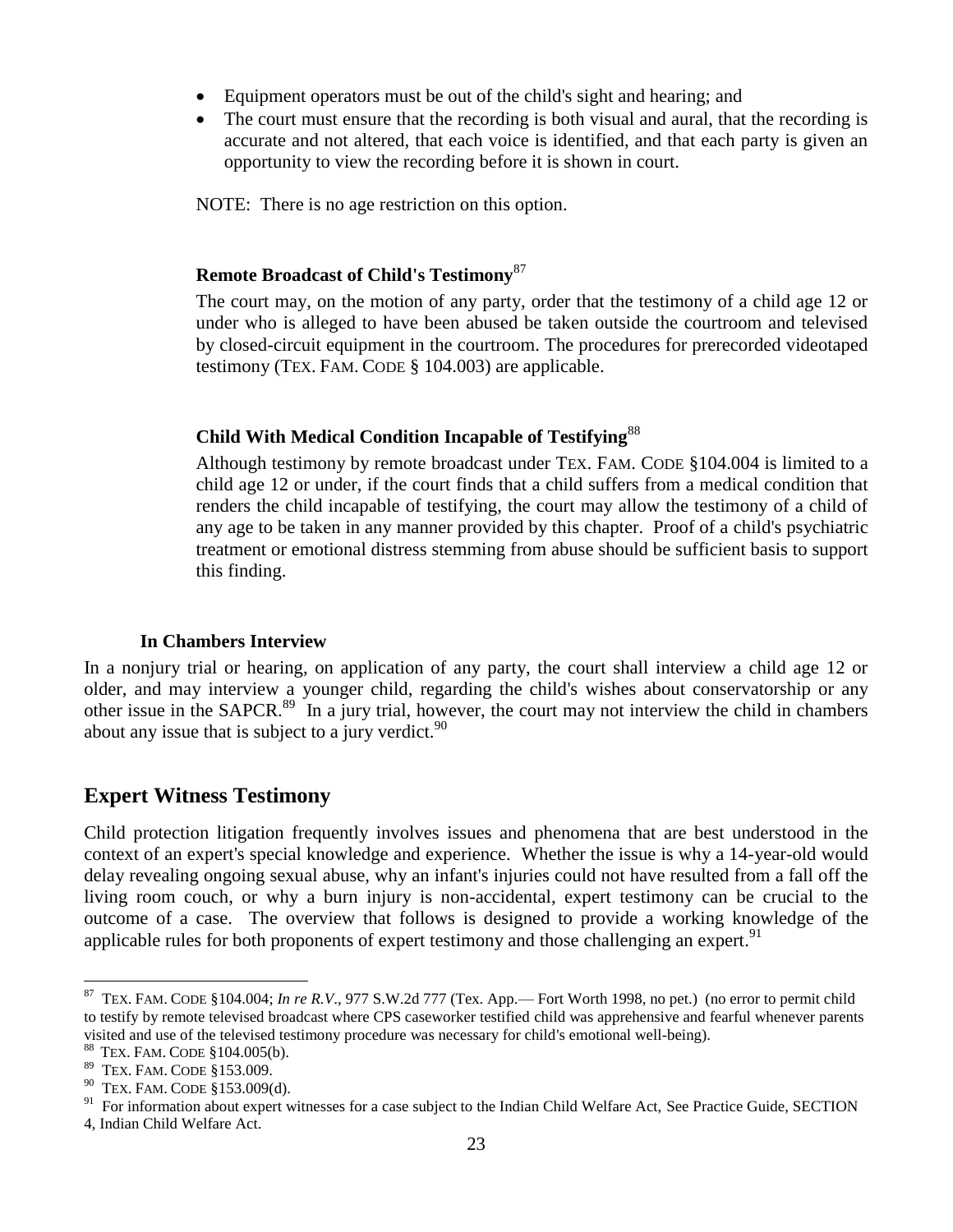## **Hurdles Every Expert Must Clear**

<span id="page-23-0"></span>Since the U.S. Supreme Court announced, in *Daubert v. Merrell Dow Pharmaceuticals, Inc.*,<sup>92</sup> that it is the trial court's duty as "gatekeeper" to assess both the reliability and the relevancy of expert testimony, the contours of that role have been continually refined. As a preliminary matter, before admitting expert testimony the trial court must be satisfied that:

- The witness is qualified by reason of his knowledge, skill, experience, training, or education; and
- The expert testimony will aid the fact-finder to understand the evidence or to determine a fact in issue.<sup>93</sup>

This threshold inquiry requires the proponent of expert testimony to demonstrate two things: (1) the validity of an expert's opinion (qualifications, credentials, and experience);  $94$  and (2) the reason expert input on a specific issue is necessary.

The criteria used by the trial court to assess a proposed expert's opinion depend largely on whether the particular expertise is in the "hard" or "soft" sciences.

## *TIP*:

For sample questions to use in establishing the reliability and the validity of an expert's opinion, See Practice Guide, SECTION 13, TOOLS, Evidence, Questions for Expert Witnesses.

<span id="page-23-1"></span>For help deciphering an expert's credentials, See Practice Guide, SECTION 13, TOOLS, Evidence, Acronyms for Commonly Encountered Degrees, Licenses and Certifications.

## **Hard Sciences**

If an expert's field is in the "hard sciences," the non-exclusive criteria set forth for the trial court to assess validity include:

- The extent to which the theory or technique can be and has been tested;
- The extent to which the theory or technique relies upon the subjective interpretation of the expert;
- Whether the theory or technique had been subjected to peer review and or publication;
- The technique's known or potential rate of error;
- Whether the underlying theory or technique has been generally accepted by the relevant scientific community; and
- The non-judicial uses that have been made of the theory or technique.

<sup>92</sup> *Daubert v. Merrell Dow Pharmaceuticals, Inc*., 509 U.S. 579 (1993).

<sup>&</sup>lt;sup>93</sup> TEX. R. EVID. 702.

<sup>94</sup>*In re D.J.R.,* 319 S.W. 3d 759(Tex. App.—El Paso, 2010, pet. den) (medical examiner and licensed physician who performed more than 4,000 autopsies and performed infant's autopsy qualified to testify that death was the result of nonaccidental trauma to the brain, even though it was later discovered he is not board certified in forensic pathology);

*Sennett v. State,* 406 S.W. 3d 661 (Tex. App.—Eastland 2013,,no pet.) (testimony of expert who had not examined computers with no background or experience in analyzing e-mails without a forensic examination of the computer properly excluded).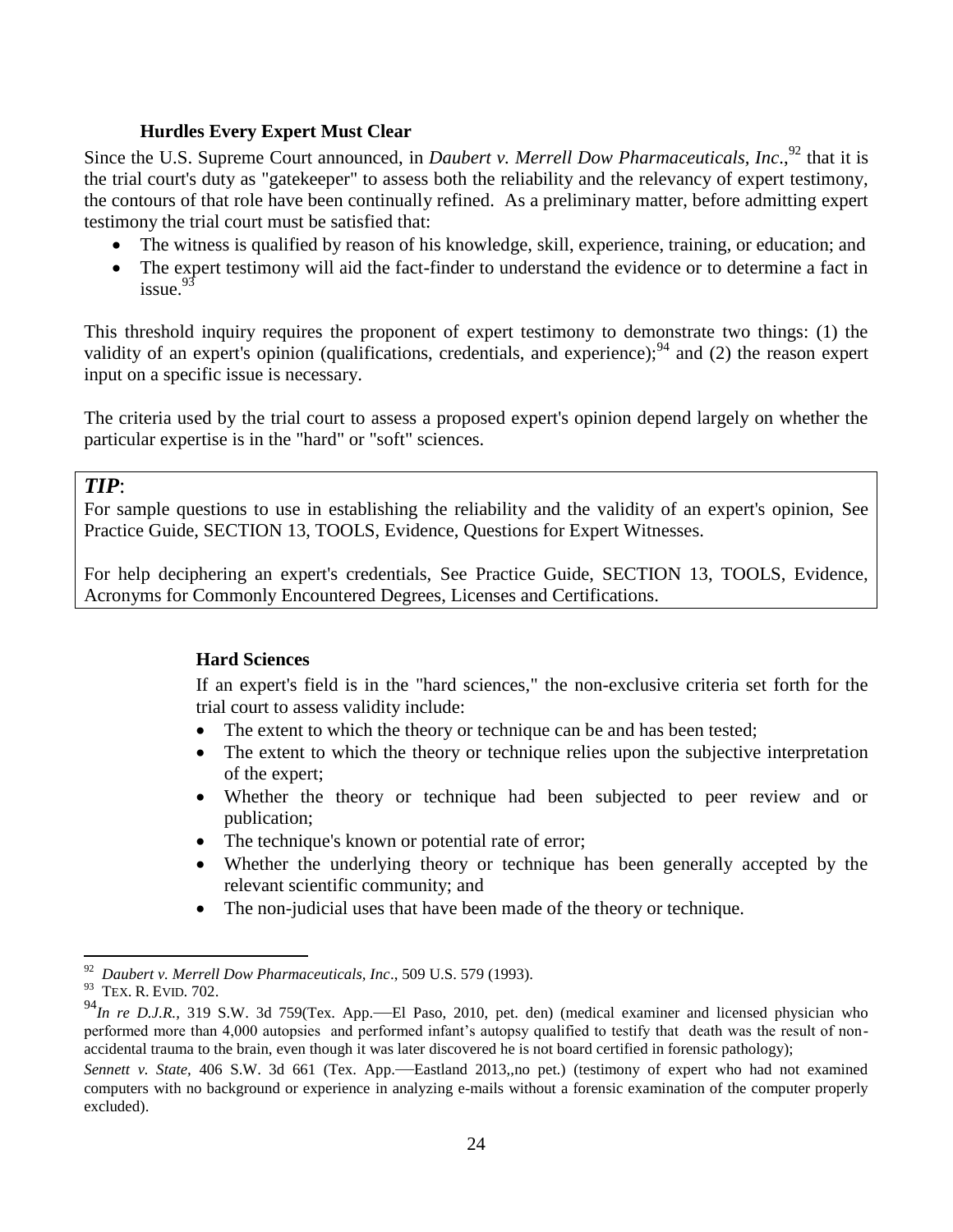These are known as the *Daubert-Robinson* factors, named after the seminal U.S. Supreme court and Texas Supreme Court cases which construed this approach to expert witness testimony.<sup>95</sup> In child protection litigation, the science underlying the opinions of a medical burn specialist, for example, can be readily established. An expert's ability to assess whether a burn injury is non-accidental is well established in the medical literature, as are the standards of practice and protocols for diagnosis and treatment of burn injuries. The American Academy of Pediatrics has published many definitive medical reports and policies useful for assessing medical evidence.<sup>96</sup>

#### *TIP*:

<span id="page-24-0"></span>Make the most of the opportunity to challenge an opponent's expert on voir dire by reviewing any publications the expert has authored, as well as professional guidelines, ethical standards, and methodologies used in the expert's field.

#### **Soft Science**

The *Daubert-Robinson* factors are not a good fit when applied to the "soft sciences" that are so frequently at the heart of child protection litigation. The Texas Court of Criminal Appeals has applied a modified version of these factors to assess the validity of expert opinion with respect to the "soft sciences."<sup>97</sup> Using this approach, the validity of "soft" scientific evidence depends on whether:

- The field of expertise is a legitimate one;  $98$
- The subject matter of the expert's testimony is within the scope of that field; and
- The expert's testimony properly relies on and/or utilizes the principles involved in the field.<sup>99</sup>

 $\overline{a}$ <sup>95</sup>*Daubert v. Merrell Dow Pharm, Inc*., 509 U.S. 579 (1993) (Frye "general acceptance" test for expert testimony replaced in toxic tort case brought on behalf of children with birth defects exposed to anti-nausea drug in utero by four factors under Federal Rules of Evidence 702: (1) whether a theory or technique could be (and had been) tested; (2) whether theory/technique has been subject to peer review and publication; (3) whether there was a known or potential rate of error; and (4) whether there was general acceptance in the relevant scientific community. *E.I. du Pont de Nemours & Co. v. Robinson*, 923 S.W.2d 549 (Tex. 1995) (Texas Supreme Court applying *Daubert* standard in a products liability case). *General Electric Co. v. Joiner*, 522 U.S. 136 (1997) (epidemiological studies showing increase in cancer without proof of causation insufficient to support expert's testimony in toxic tort action asserting exposure to polychlorinated biphenyls (PCB's) caused small cell-lung cancer); *[Merrill Dow Pharmaceuticals, Inc., v. Havner,](http://www.westlaw.com/Link/Document/FullText?findType=Y&serNum=1997145147&pubNum=713&originationContext=document&vr=3.0&rs=cblt1.0&transitionType=DocumentItem&contextData=(sc.Keycite))* 953 S.W.2d 706 (Tex.1997)( jury verdict not supported by scientifically reliable evidence of causation where epidemiological studies of drug failed to show that ingesting during pregnancy more than doubled the risk of the birth defects ); *Newton v. Roche Laboratories*, 243 F.Supp.2d 672 (W.D. Tex. 2002) (clinical psychiatrist in neuropharmacology had sufficient specialized knowledge, but inadequate bases for opinion regarding assertion that acne medication caused onset of teenager's schizophrenia).

<sup>96</sup>*The Evaluation of Sexual Behaviors in Children*, Nancy Kellogg, MD (Pediatrics, Vol. 124, No.3,September 2009, reaffirmed March 2013) ;*Evaluation of Suspected Child Physical Abuse*, Clinical Report, Nancy Kellogg, M.D. (Pediatrics, Vol. 119, No.6, June 2007reaffirmed May 2012, under revision).

<sup>97</sup> *Nenno v. State*, 970 S.W. 2d 549 (Tex. Crim. App. 1998), *overruled in part on other grounds in State v. Terrazas*, 4 S.W.3d 720 (Tex. Crim. App. 1999) (general principles of *Daubert,* but not necessarily the specific factors, apply and permit F.B.I. agent specializing in sexual victimization to testify regarding defendant's future dangerousness).

<sup>98</sup> *Kumho Tire Co. v. Carmichael*, 526 U.S. 137 (1999) (trial court's gatekeeping function applies to all experts, whether scientific, technical or other specialized knowledge; expert should use "same level of intellectual rigor" that would be used outside courtroom when working in the relevant discipline.).

<sup>99</sup> *Chavarria v. State*, 307 S.W. 3d 386 (Tex. App.—San Antonio, 2009no pet.) (*Nenno* "soft science" standard applies to assess testimony of clinical forensic psychologist); *In re M.P.A*., 364 S.W. 3d 277 (Tex. 2012) (*Nenno* standard does not apply to Abel Assessment, because tool has been subject of testing for validity and accuracy).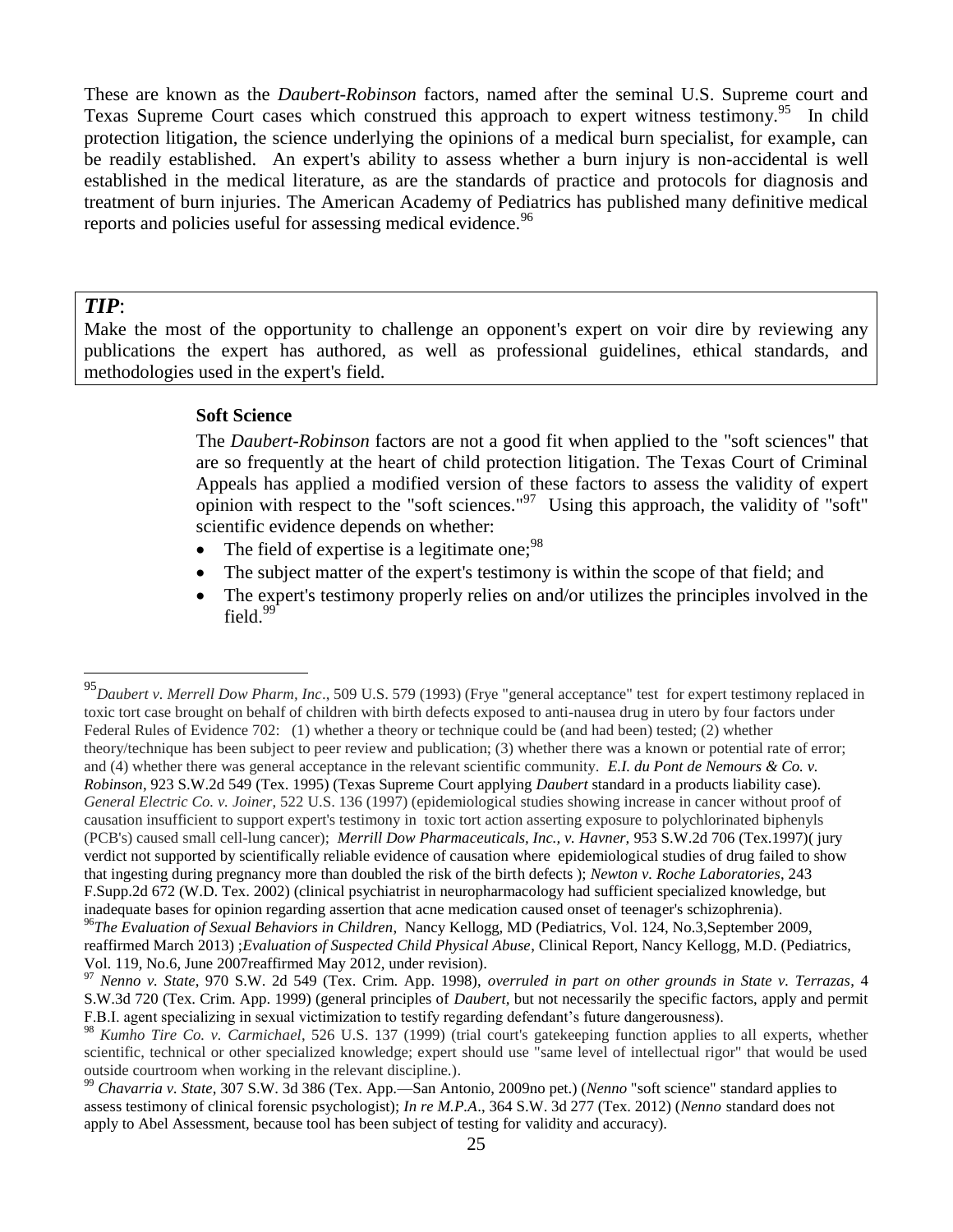These criteria are used to determine the reliability of the testimonial evidence of frequent expert witnesses in CPS litigation, such as social workers, therapists, counselors, and similar professionals.<sup>100</sup>

*TIP:* For an informal forum for exchange of information about expert witnesses, check the user discussion group maintained by the Texas District and County Attorney's Association (TDCAA) offers, at [www.tdcaa.com.](http://www.tdcaa.com/)

> The link between an expert's experience and the subject matter of the proposed testimony is key to establishing the validity of expert testimony.<sup>101</sup> In some cases**,** the validity of an expert's testimony may be established by asking the court to take judicial notice of records that demonstrate the validity of the expert's theory or opinion.<sup>102</sup> An expert may also give an opinion based on a hypothetical, provided that the fact pattern upon which the hypothetical is based is either admitted into evidence or conforms to the theory of the case. A qualified expert cannot testify as to the truth of a child victim's testimony, but can testify as to the characteristics and dynamics of sexually abused children.<sup>103</sup> In the absence of proof of reliability, expert testimony regarding propensity for sexual misconduct is not admissible.<sup>104</sup>

<sup>100</sup> *Taylor v. Tex. Dep't Protective & Regulatory Servs.*, 160 S.W.3d 641 (Tex. App.—Austin 2005, pet. denied) (*Robinson* factors not applicable to inherently subjective process of home study, but social worker with degrees in sociology and psychology and extensive experience with foster or substitute care who has prepared approximately 150 previous studies qualified to testify regarding home study); *In re A.J.L*, 136 S.W.3d 293 (Tex. App.—Fort Worth 2004, no pet.) (testimony of licensed counselor with master's degree sufficiently reliable under *Nenno*, based on evidence showing play therapy is a legitimate field of expertise, that expert's opinion was within the scope of her legitimate field of expertise, and that she properly utilized the principles of play therapy); *In re J.B*, 93 S.W.3d 609 (Tex. App.—Waco 2002, pet. denied) (expert's testimony about parenting assessment he devised which had no peer review, had not been published, was unsupported by scientific data and was not used except in litigation, rejected).

<sup>&</sup>lt;sup>101</sup> In re S.E.W., 168 S.W.3d 875 (Tex. App.—Dallas 2005, no pet.) (without evidence of reliability of testing methods at remote laboratory, expert cannot testify regarding testing results); *Fox v. State*, 115 S.W.3d 550 (Tex. App.—Houston [14<sup>th</sup>] Dist.] 2002, pet. ref'd). (expert with bachelor's in psychology and master's in social work, 10 years' experience with CPS but experience with only 35-55 child victims of sexual abuse, no publication in the field or independent studies on topic, not qualified to testify regarding interview protocols, developmental stages and behavior patterns of child sexual abuse victims).

<sup>&</sup>lt;sup>102</sup> Hernandez v. State, 116 S.W.3d 26 (Tex. Crim. App. 2003) ("[i]t is only at the dawn of judicial consideration of a particular type of forensic scientific evidence that trial courts must conduct full-blown "gatekeeping" hearings," thereafter "courts may take judicial notice of the scientific validity (or invalidity) of that scientific theory based upon the process, materials, and evidence produced in those prior hearings").

<sup>103</sup> *Reyes v. State,* 274 S.W. 3d 724 (Tex. App.—San Antonio 2008, pet. denied) (with extensive child abuse background and experience examining 8000-9000 children, Dr. Nancy Kellogg able to testify regarding common behavioral characteristics of abused children and that a specific child's examination was consistent with penetration); *Perez v. State,*113 S.W.3d 819, 832 (Tex. App.—Austin 2003, pet. ref'd) (expert testimony that a child exhibits behavioral characteristics that have been empirically shown to be common among children who have been abused admissible under Rule 702.

 $^{104}$  *In re C.D.K.*, 64 S.W. 3d 679 (Tex. App.—Amarillo 2002, no pet.) (without a showing of reliability and validity of testing, error to admit expert testimony that father had propensity for sexual deviancy).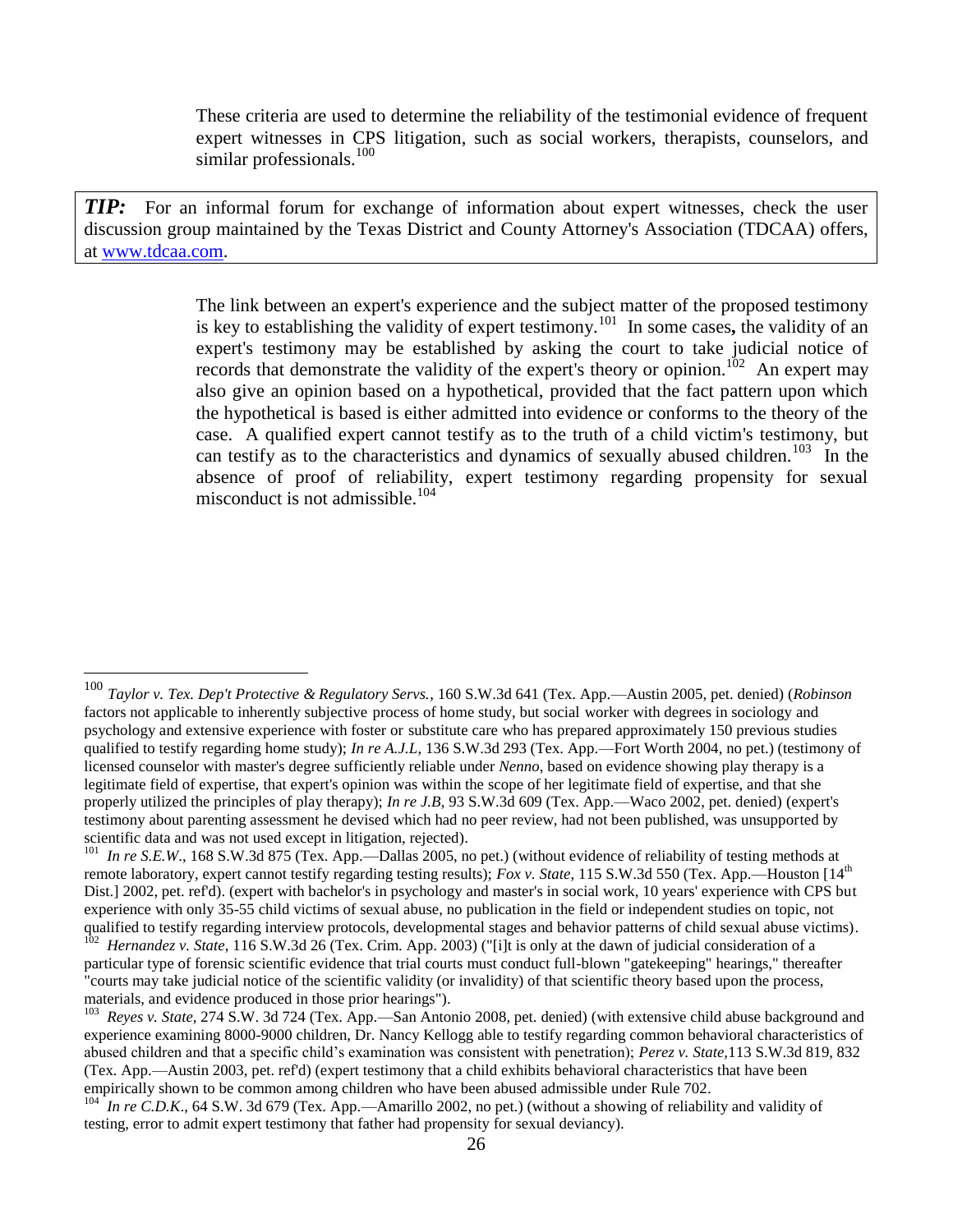## <span id="page-26-0"></span>**Strategies In the Face of Controversy Over Abusive Head Trauma**

Many articles have been written about the controversy surrounding the diagnosis of abusive head trauma ("AHT"), the more expansive medical term now preferred by medical experts to refer to shaken baby syndrome ("SBS"). Perhaps the most notable record of the questions raised about this diagnosis is a dissenting opinion written by Justice Ginsberg in a case where the Court allowed a grandmother's criminal conviction related to shaken baby syndrome to stand.<sup>105</sup> Although the overwhelming consensus of the medical community supports the scientific basis for a diagnosis of AHT, defense attorneys have raised serious questions about this diagnosis. As a result, proponents of an AHT medical expert should be prepared not only to meet the criteria enunciated in *Daubert* but also to refute theories purporting to undercut the scientific bases of SBS.

The following articles offer an excellent look at the arguments and supporting scientific evidence (or lack thereof) on both sides of the issue.

*Sandeep Narang, M.D., J.D., 11 HOUSTON JOURNAL HEALTH LAW & POLICY, A DAUBERT ANALYSIS OF ABUSE HEAD TRAUMA/SHAKEN BABY SYNDROME (2011) ("NARANG I".*

*Keith A. Findley, Patrick D. Barnes, David A. Moran, and Waney Squier, 12 HOUSTON JOURNAL HEALTH LAW & POLICY, SHAKEN BABY SYNDROME, ABUSIVE "FINDLEY ET AL.).*

*Sandeep Narang, M.D., J.D., 11 HOUSTON JOURNAL HEALTH LAW & POLICY, A* DAUBERT ANALYSIS OF ABUSE HEAD TRAUMA/SHAKEN BABY SYNDROME PART II: AN *EXAMINATION OF THE DIFFERENTIAL DIAGNOSIS (2011).(NARANG II<sup>106</sup>)*

*Dermot Garrett, OVERCOMING DEFENSE EXPERT TESTIMONY IN ABUSIVE HEAD TRAUMA CASES, Special Topics in Child Abuse, National Center for Prosecution of Child Abuse (GARRETT).<sup>107</sup>*

Many published cases addressing AHT*/*SBS are criminal cases, but both civil and criminal cases offer useful guidance.

A parent's admission to shaking or slamming an infant or toddler in tandem with the physical findings may support diagnosis of AHT/SBS.<sup>108</sup>

The expertise of a wide ranging spectrum of medical and forensic experts may be

<sup>105</sup> *Cavazos v. Smith*, 132 S. Ct. 2 **(**2011) (deference to state court habeas proceedings required that criminal conviction of a grandmother for assault that resulted in death of 7 week old stand, but dissent by Justice Ginsburg (joined by Justices Breyer and Sotomayor) recites cases and articles raising questions about Shaken Baby Syndrome and later governor commuted sentence).

<sup>106</sup> See Houston Journal Health Law & Policy at: www.law.uh.edu/hjhlp.

<sup>107</sup> See National Center for Prosecution of Child Abuse, National District Attorneys Association, at: www.ndaa.org.

<sup>108</sup> *Dunn v. State*, 13 S.W.3d 95 (Tex. App.—Texarkana 2000, no pet.) (father admitted to "shaking" and "slamming" 18 month to the floor); *In re A.I.G.*, 135 S.W.3d 687 (Tex. App.—San Antonio 2003, no pet.) (parents admitted to shaking child who suffered multiple brain hemorrhages and a stroke).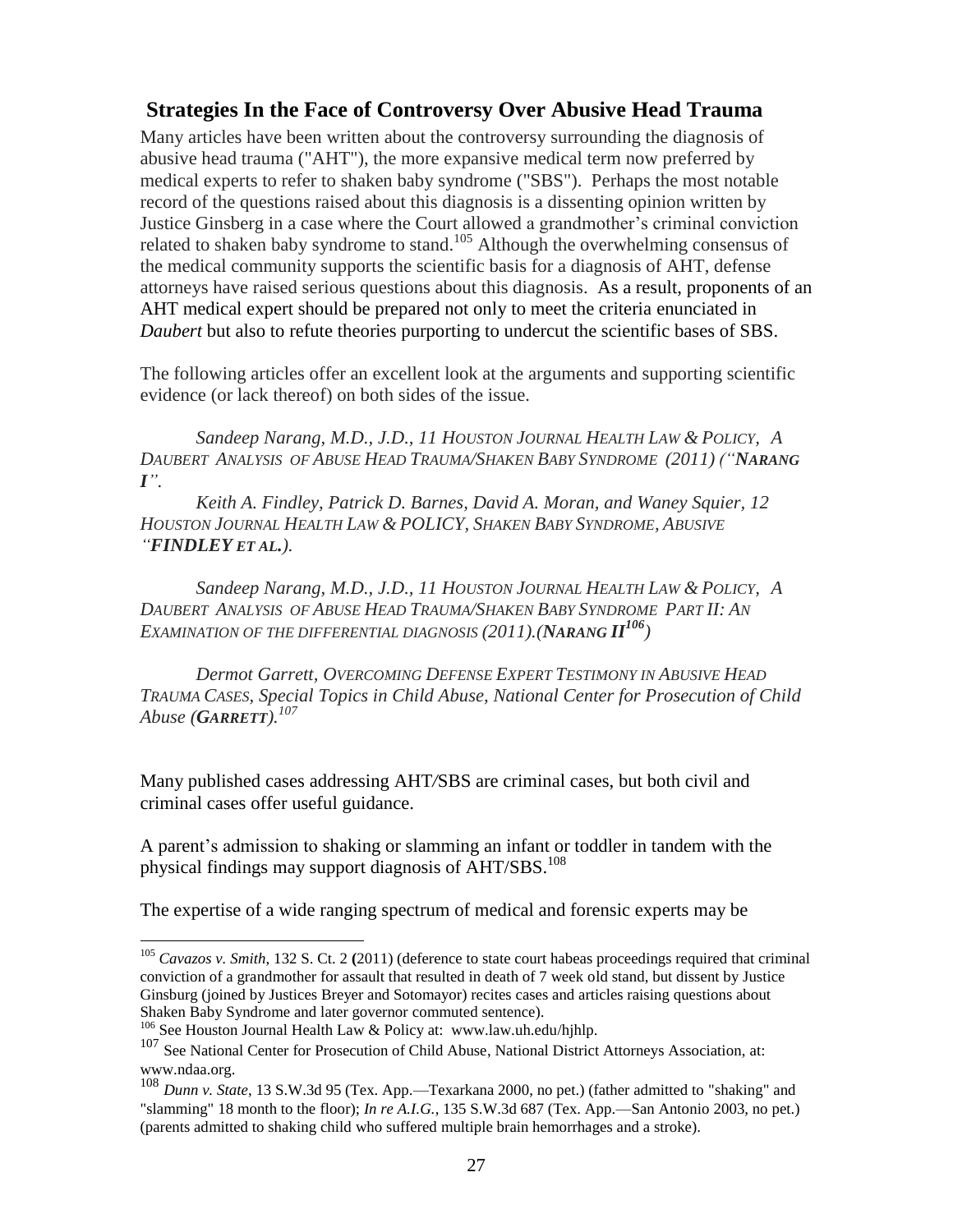necessary to diagnose AHT/SBS and to prove it at trial.<sup>109</sup>

A parent's involvement in an SBS/AHT incident may warrant termination of parental rights based on a parent's responsibility for a child's death or serious injury that violates specific penal code provisions. $110$ 

## **Outline of Dr. Narang's** *Daubert* **Analysis of AHT**

**1. Whether a theory or technique could be (and had been) tested**; *and*

**2. Whether theory/technique has been subject to peer review and publication;** "….there exist at least 700 peer-reviewed, clinical medical articles, comprising thousands of pages of medical literature, published by over 1000 different medical authors, from at least twenty-eight different countries. Additionally, AHT has been peer-reviewed and published in the following disciplines: biomechanical engineering, general pediatrics, neonatology, neurology, neurosurgery, nursing, obstetrics, ophthalmology, orthopedics, pathology (forensic pathology) radiology and rehabilitative medicine." **Narang I**, p. 578.

**Narang, I** p. 576-579, Appendix A, an exhaustive list of articles and published studies on AHT.

## **3. Whether there was a known or potential rate of error**;

 $\overline{a}$ 

Dr. Narang addresses this prong with a methodical explanation of: The advent of the systematic review & Evidence Based Medicine (EBM) (**Narang I** p. 521); The steps in the process of making a diagnosis of AHT. (**Narang I** at 570-574);

A description of how clinical medical decision making is grounded in the scientific method (**Narang I** at p. 583);

The differential diagnoses for subdural hematomas (**Narang I**, Appendix B).

The differential diagnoses for retinal hemorrhages, (**Narang I**, Appendix C).

<sup>109</sup> *Kelley v. State*, 187 S.W.3d 761 (Tex. App.—Houston [14th Dist.] 2006, pet. ref'd) (testimony of pediatric intensive care physician, pediatric ophthalmologist, and pediatric radiologist that injuries to 3 month old with subdural hematoma not consistent with non-accidental trauma, but with shaken baby syndrome, sufficient to support conviction for recklessly causing serious bodily injury to a child); *Anderson v. Texas* No. 05–09–00737– CR, 2011 WL 989052 (Tex. App.— Dallas March 22, 2011 (mem.op.) (conviction for recklessly causing serious bodily injury affirmed based in part on testimony of autopsy physician that an agitated adult male vigorously shaking a child on multiple occasions and slamming her to the ground would be consistent with his findings).

<sup>110</sup> ] *In the Interest of B.C.T.,* No. 11–12–00359 CV, 2013 WL 1932914 (Tex. App. — Eastland May 9, 2013, pet den.) (mem.op.). (termination of parental rights under Texas Family Code § 161.001(1)(L) affirmed as to father criminally convicted for child endangerment after sibling rendered quadriplegic as a result of shaken baby syndrome.).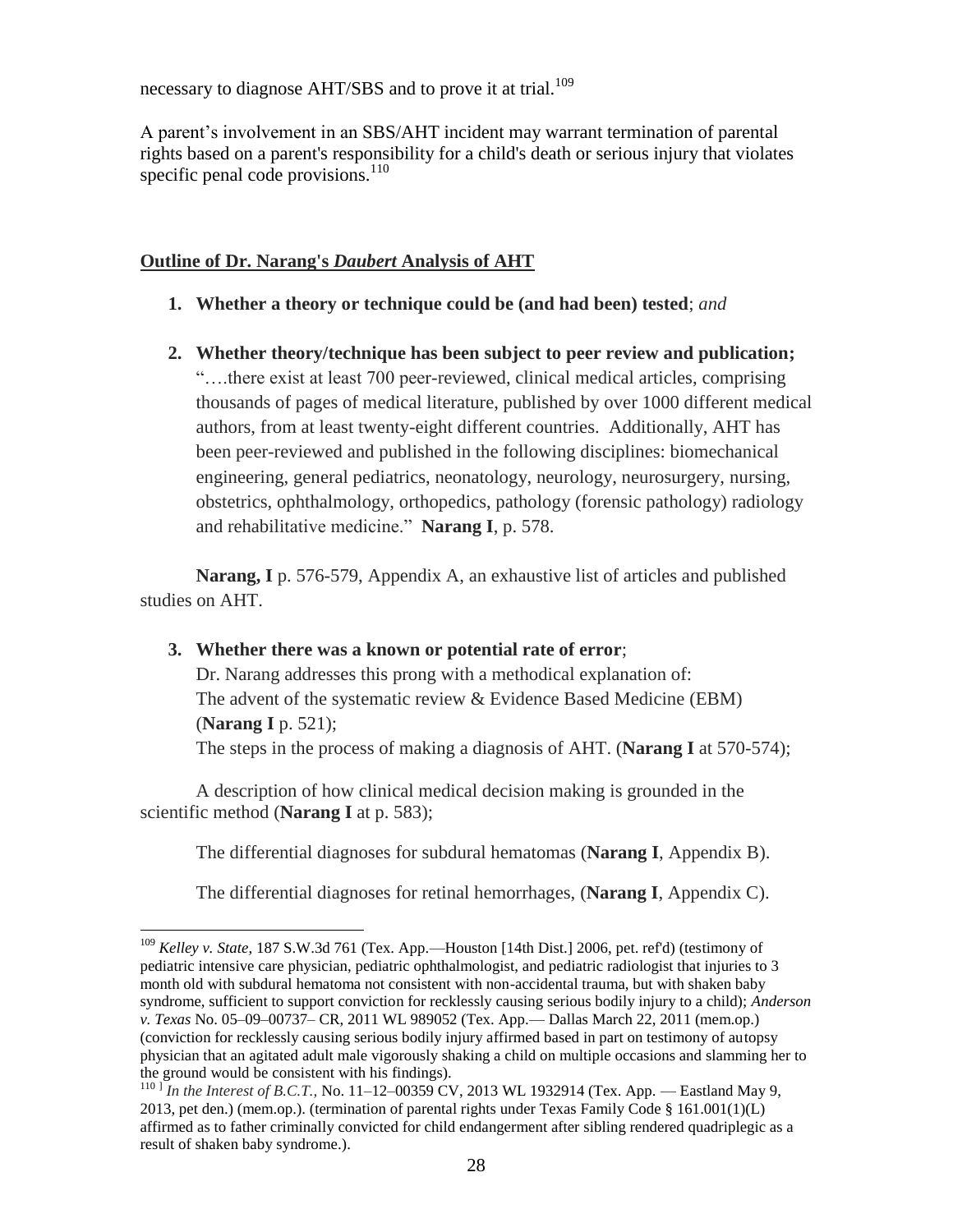The differential diagnoses allow a physician to systematically consider alternate reasons for specific findings (such as retinal hemorrhages) as part of the diagnostic process.

**4. Whether there was general acceptance in the relevant scientific community**. "…it is virtually unanimous among national and international medical societies that AHT is a valid medical diagnosis." **Narang I** at p. 583; 574-576.

## **Know the Defense Theories**

Dr. Narang assesses the following defense theories used to explain injuries and findings determined to be consistent with AHT:

**Geddes' Unified Hypothesis** - This theory advanced by Dr. Jennian Geddes, a neuropathologist, holds that hypoxia, brain swelling and raised central venous pressure cause blood to leak into subdural space, making the injury a result of immaturity not traumatic rupture. See Dr. Narang's analysis of why theory fails under *Daubert* and a British court's observation that "Dr. Geddes herself withdrew from her own unified hypothesis…" **Narang I**, p. 586-587, 589.

**Squier & Mack's dural immature vascular plexus theory –** This is variation of Geddes' hypothesis that hypoxic-ischemic injury causes subdural hematomas, not trauma, was also rejected by a British court, **Narang I,** p. 590.

**Birth related retinal hemorrhages (RH)** - The theory is that findings of RH are birth related, not the result of trauma. Dr. Nearing points out that the majority of birth RH's resolve within 2-4 weeks of birth and the majority are intraretinal. In contrast the multilayered RH's and retinoschisis typically found in AHT are generally *not* reported in association with birth. **Narang I**, p. 550-551.

Similarly, Dermot Garrett*,* author of *OVERCOMING DEFENSE EXPERT TESTIMONY IN ABUSIVE HEAD TRAUMA CASES*, cites nine frequent defense claims and for each, explains the underlying fallacy, with supporting citations to medical literature. These articles are indispensable resources for any case involving abusive head trauma.

## **Glossary of AHT Terms**

**Abusive Head Trauma/Shaken Baby Syndrome** - "entails a wide constellation of symptoms and injuries with varying degrees of severity. The most common injuries associated with this diagnosis are intracranial hemorrhage (most commonly subdural and subarachnoid hemorrhages) and retinal hemorrhages. Antonia Chiesa & Ann-Christine Duhaime, *Abusive Head Trauma*, 56 PEDIATRIC CLINICS N. AM. 317 (2009).

**Differential diagnoses** - the list of potential causes for a condition; a methodology for diagnosing medical causation.

**Evidence Based Medicine (EBM) -** "[t]he central notion in EBM [is] the importance of integrating individual clinical expertise with the best available external evidence," according to Dr. Harvey Fineberg, President of the Institute of Medicine. Narang at 521. **Retinal Hemorrhages (RHs)**